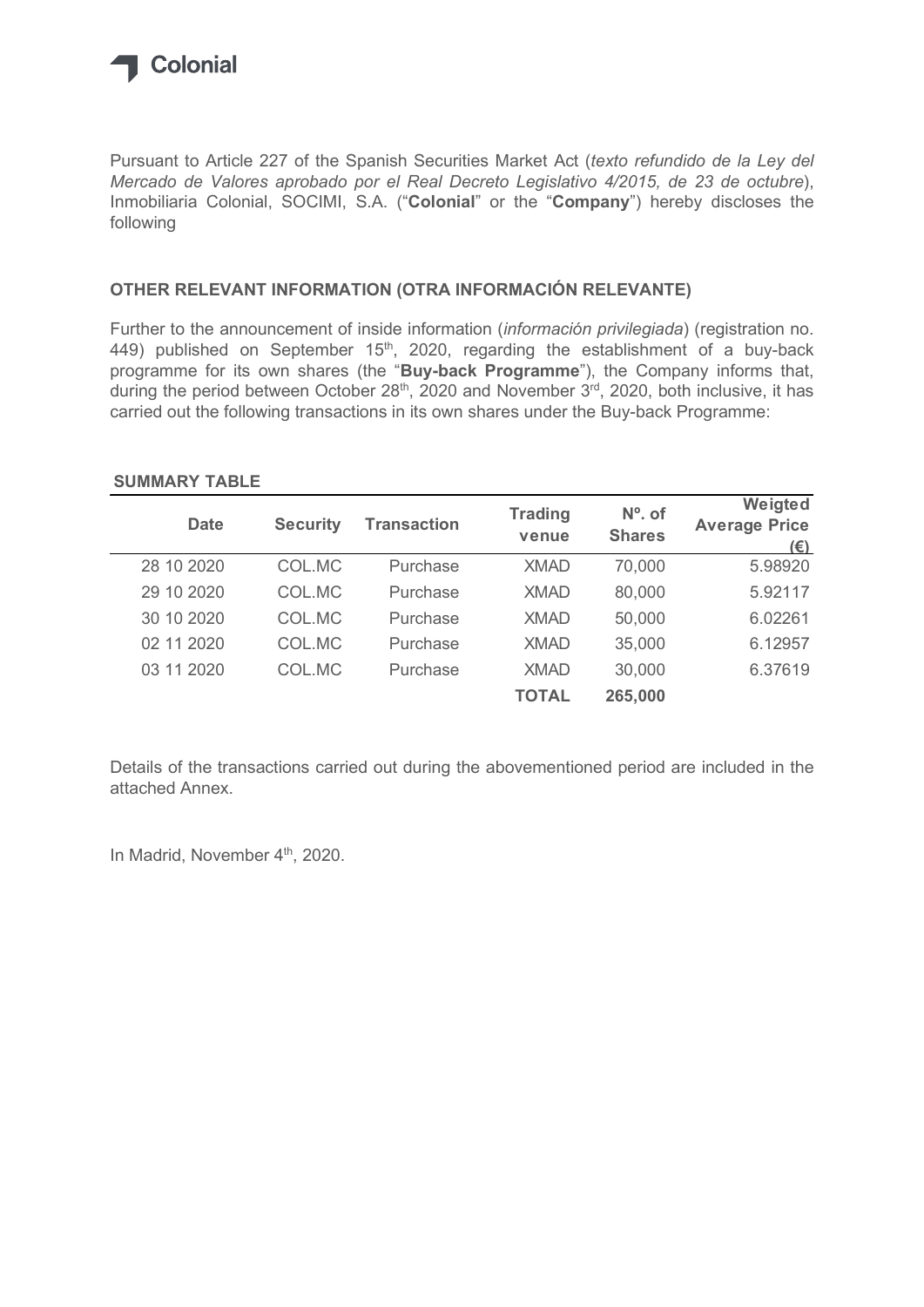# ANNEX

|                          |                  |                      | <b>ANNEX</b>            |                                   |                    |                                              |
|--------------------------|------------------|----------------------|-------------------------|-----------------------------------|--------------------|----------------------------------------------|
| Date                     | <b>Security</b>  | <b>Transaction</b>   | <b>Trading</b><br>venue | $N^{\circ}$ . of<br><b>Shares</b> | Price $(\epsilon)$ | Intermediary                                 |
| 28 10 2020               | COL.MC           | Purchase             | <b>XMAD</b>             | 2,222                             | 6.06               | Banco Sabadell, S.A.                         |
| 28 10 2020               | COL.MC           | Purchase             | <b>XMAD</b>             | 2,778                             | 6.06               | Banco Sabadell, S.A.                         |
| 28 10 2020               | COL.MC           | Purchase             | <b>XMAD</b>             | 1,000                             | 6.06               | Banco Sabadell, S.A.                         |
| 28 10 2020               | COL.MC           | Purchase             | <b>XMAD</b>             | 111                               | 6.02               | Banco Sabadell, S.A.                         |
| 28 10 2020               | COL.MC           | Purchase             | <b>XMAD</b>             | 361                               | 6.02               | Banco Sabadell, S.A.                         |
| 28 10 2020               | COL.MC           | Purchase             | <b>XMAD</b>             | 173                               | 6.02               | Banco Sabadell, S.A.                         |
| 28 10 2020               | COL.MC           | Purchase             | <b>XMAD</b>             | 202                               | 6.02               | Banco Sabadell, S.A.                         |
| 28 10 2020               | COL.MC           | Purchase             | <b>XMAD</b>             | 52                                | 6.02               | Banco Sabadell, S.A.                         |
| 28 10 2020               | COL.MC           | Purchase             | <b>XMAD</b>             | 178                               | 6.02               | Banco Sabadell, S.A.                         |
| 28 10 2020               | COL.MC           | Purchase<br>Purchase | <b>XMAD</b>             | 1,977                             | 6.005              | Banco Sabadell, S.A.                         |
| 28 10 2020<br>28 10 2020 | COL.MC<br>COL.MC | Purchase             | <b>XMAD</b><br>XMAD     | 3,023<br>1,013                    | 6.005<br>5.965     | Banco Sabadell, S.A.<br>Banco Sabadell, S.A. |
| 28 10 2020               | COL.MC           | Purchase             | <b>XMAD</b>             | 523                               | 5.945              | Banco Sabadell, S.A.                         |
| 28 10 2020               | COL.MC           | Purchase             | XMAD                    | 4,477                             | 5.945              | Banco Sabadell, S.A.                         |
| 28 10 2020               | COL.MC           | Purchase             | XMAD                    | 1,039                             | 5.945              | Banco Sabadell, S.A.                         |
| 28 10 2020               | COL.MC           | Purchase             | XMAD                    | 1,036                             | 5.935              | Banco Sabadell, S.A.                         |
| 28 10 2020               | COL.MC           | Purchase             | <b>XMAD</b>             | 1,013                             | 5.955              | Banco Sabadell, S.A.                         |
| 28 10 2020               | COL.MC           | Purchase             | <b>XMAD</b>             | 1,053                             | 5.95               | Banco Sabadell, S.A.                         |
| 28 10 2020               | COL.MC           | Purchase             | <b>XMAD</b>             | 1,062                             | 5.965              | Banco Sabadell, S.A.                         |
| 28 10 2020               | COL.MC           | Purchase             | <b>XMAD</b>             | 1,056                             | 6                  | Banco Sabadell, S.A.                         |
| 28 10 2020               | COL.MC           | Purchase             | XMAD                    | 1,017                             | 6.005              | Banco Sabadell, S.A.                         |
| 28 10 2020               | COL.MC           | Purchase             | <b>XMAD</b>             | 1,036                             | 6.06               | Banco Sabadell, S.A.                         |
| 28 10 2020               | COL.MC           | Purchase             | <b>XMAD</b>             | 180                               | 6.04               | Banco Sabadell, S.A.                         |
| 28 10 2020               | COL.MC           | Purchase             | <b>XMAD</b>             | 920                               | 6.04               | Banco Sabadell, S.A.                         |
| 28 10 2020               | COL.MC           | Purchase             | <b>XMAD</b>             | 1,088                             | 6.04               | Banco Sabadell, S.A.                         |
| 28 10 2020               | COL.MC           | Purchase             | XMAD                    | 1,083                             | 6.025              | Banco Sabadell, S.A.                         |
| 28 10 2020               | COL.MC           | Purchase             | XMAD                    | 1,087                             | 6.005              | Banco Sabadell, S.A.                         |
| 28 10 2020               | COL.MC           | Purchase             | <b>XMAD</b>             | 828                               | 5.995              | Banco Sabadell, S.A.                         |
| 28 10 2020               | COL.MC           | Purchase             | XMAD                    | 262                               | 6                  | Banco Sabadell, S.A.                         |
| 28 10 2020               | COL.MC           | Purchase             | <b>XMAD</b>             | 1,009                             | 6.01               | Banco Sabadell, S.A.                         |
| 28 10 2020               | COL.MC           | Purchase             | <b>XMAD</b>             | 1,092                             | 6.015              | Banco Sabadell, S.A.                         |
| 28 10 2020               | COL.MC           | Purchase             | <b>XMAD</b>             | 1,096                             | 6.02               | Banco Sabadell, S.A.                         |
| 28 10 2020               | COL.MC           | Purchase             | <b>XMAD</b>             | 1,015                             | 6.03               | Banco Sabadell, S.A.                         |
| 28 10 2020               | COL.MC           | Purchase             | <b>XMAD</b>             | 1,083                             | 6.04               | Banco Sabadell, S.A.                         |
| 28 10 2020               | COL.MC           | Purchase             | <b>XMAD</b>             | 1,092                             | 6.06               | Banco Sabadell, S.A.                         |
| 28 10 2020               | COL.MC           | Purchase             | <b>XMAD</b>             | 1,087                             | 6.045              | Banco Sabadell, S.A.                         |
| 28 10 2020               | COL.MC           | Purchase             | <b>XMAD</b>             | 4,237                             | 6                  | Banco Sabadell, S.A.                         |
| 28 10 2020               | COL.MC           | Purchase             | XMAD                    | 763                               | 6                  | Banco Sabadell, S.A.                         |
| 28 10 2020               | COL.MC           | Purchase             | XMAD                    | 1,018                             | 6                  | Banco Sabadell, S.A.                         |
| 28 10 2020               | COL.MC           | Purchase             | <b>XMAD</b>             | 3,176                             | 5.985              | Banco Sabadell, S.A.                         |
| 28 10 2020               | COL.MC           | Purchase             | XMAD                    | 1,824                             | 5.985              | Banco Sabadell, S.A.                         |
| 28 10 2020               | COL.MC           | Purchase             | <b>XMAD</b>             | 1,001                             | 5.965              | Banco Sabadell, S.A.                         |
| 28 10 2020               | COL.MC           | Purchase             | <b>XMAD</b>             | 2,965                             | 5.945              | Banco Sabadell, S.A.                         |
| 28 10 2020               | COL.MC           | Purchase             | <b>XMAD</b>             | 2,035                             | 5.945              | Banco Sabadell, S.A.                         |
| 28 10 2020<br>28 10 2020 | COL.MC           | Purchase             | <b>XMAD</b>             | 1,051                             | 5.95               | Banco Sabadell, S.A.                         |
|                          | COL.MC           | Purchase             | <b>XMAD</b>             | 1,078                             | 5.91               | Banco Sabadell, S.A.                         |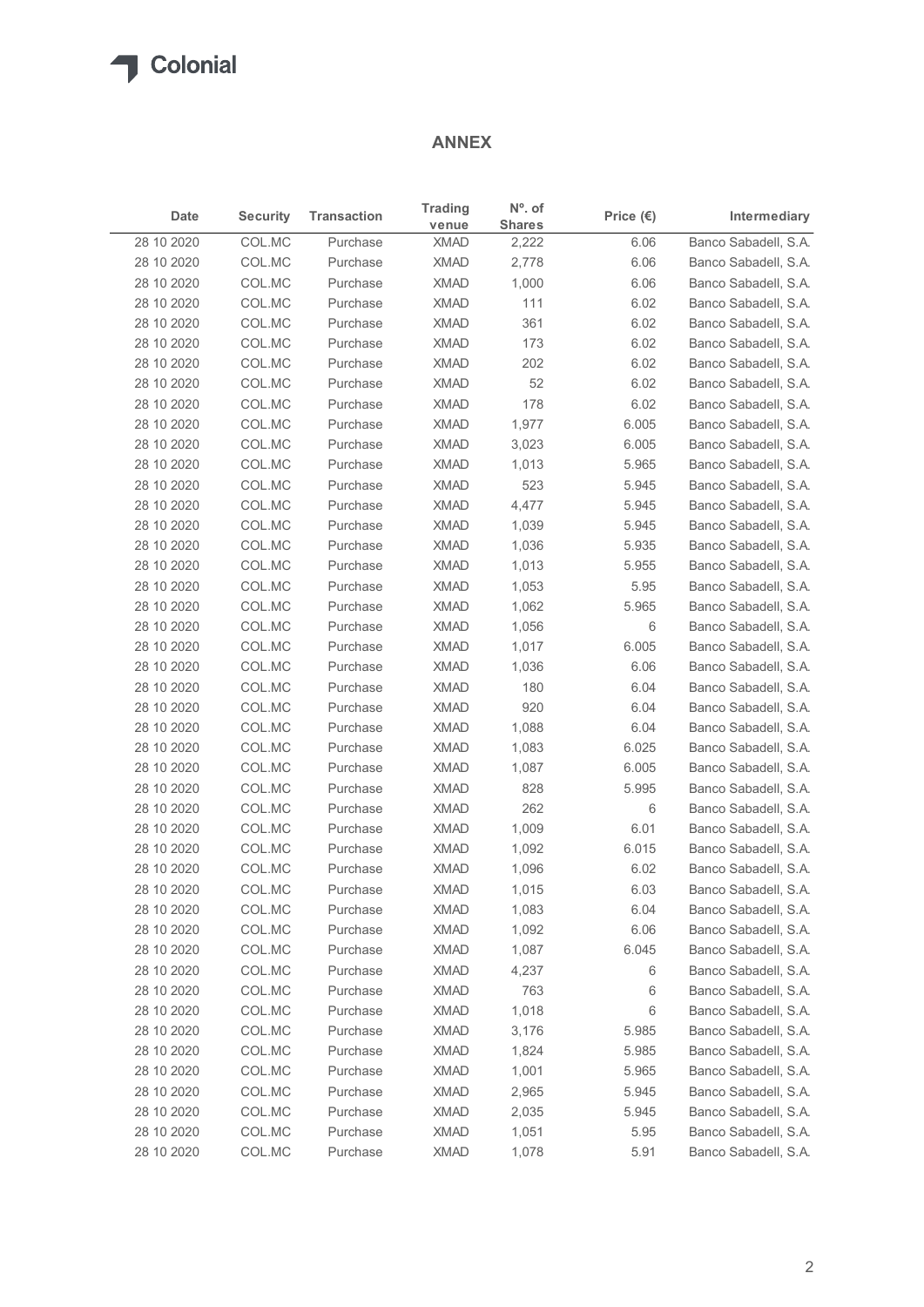

| Date                     | <b>Security</b>  | <b>Transaction</b>   | <b>Trading</b>             | N°. of                 | Price $(\epsilon)$ | Intermediary                                 |
|--------------------------|------------------|----------------------|----------------------------|------------------------|--------------------|----------------------------------------------|
| 28 10 2020               | COL.MC           | Purchase             | venue<br><b>XMAD</b>       | <b>Shares</b><br>3,200 | 5.905              | Banco Sabadell, S.A.                         |
| 28 10 2020               | COL.MC           | Purchase             | <b>XMAD</b>                | 1,800                  | 5.905              | Banco Sabadell, S.A.                         |
| 28 10 2020               | COL.MC           | Purchase             | <b>XMAD</b>                | 26                     | 5.89               | Banco Sabadell, S.A.                         |
| 28 10 2020               | COL.MC           | Purchase             | <b>XMAD</b>                | 976                    | 5.89               | Banco Sabadell, S.A.                         |
| 28 10 2020               | COL.MC           | Purchase             | <b>XMAD</b>                | 1,071                  | 5.93               | Banco Sabadell, S.A.                         |
| 28 10 2020               | COL.MC           | Purchase             | <b>XMAD</b>                | 1,059                  | 5.995              | Banco Sabadell, S.A.                         |
| 28 10 2020               | COL.MC           | Purchase             | <b>XMAD</b>                | 1,063                  | 6.055              | Banco Sabadell, S.A.                         |
| 28 10 2020<br>28 10 2020 | COL.MC<br>COL.MC | Purchase<br>Purchase | <b>XMAD</b><br><b>XMAD</b> | 1,075<br>1,035         | 6.06<br>6.05       | Banco Sabadell, S.A.<br>Banco Sabadell, S.A. |
| 28 10 2020               | COL.MC           | Purchase             | <b>XMAD</b>                | 223                    | 6.06               | Banco Sabadell, S.A.                         |
| 29 10 2020               | COL.MC           | Purchase             | <b>XMAD</b>                | 1,055                  | 6.105              | Banco Sabadell, S.A.                         |
| 29 10 2020               | COL.MC           | Purchase             | <b>XMAD</b>                | 789                    | 6.085              | Banco Sabadell, S.A.                         |
| 29 10 2020               | COL.MC           | Purchase             | <b>XMAD</b>                | 285                    | 6.085              | Banco Sabadell, S.A.                         |
| 29 10 2020               | COL.MC           | Purchase             | XMAD                       | 1,916                  | 6.095              | Banco Sabadell, S.A.                         |
| 29 10 2020               | COL.MC           | Purchase             | <b>XMAD</b>                | 2,400                  | 6.095              | Banco Sabadell, S.A.                         |
| 29 10 2020<br>29 10 2020 | COL.MC<br>COL.MC | Purchase<br>Purchase | XMAD<br><b>XMAD</b>        | 684<br>1,047           | 6.095<br>6.015     | Banco Sabadell, S.A.<br>Banco Sabadell, S.A. |
| 29 10 2020               | COL.MC           | Purchase             | <b>XMAD</b>                | 365                    | 6.03               | Banco Sabadell, S.A.                         |
| 29 10 2020               | COL.MC           | Purchase             | <b>XMAD</b>                | 600                    | 6.03               | Banco Sabadell, S.A.                         |
| 29 10 2020               | COL.MC           | Purchase             | <b>XMAD</b>                | 82                     | 6.03               | Banco Sabadell, S.A.                         |
| 29 10 2020               | COL.MC           | Purchase             | <b>XMAD</b>                | 1,010                  | 6                  | Banco Sabadell, S.A.                         |
| 29 10 2020               | COL.MC           | Purchase             | <b>XMAD</b>                | 270                    | 6.035              | Banco Sabadell, S.A.                         |
| 29 10 2020               | COL.MC           | Purchase             | XMAD                       | 600                    | 6.035              | Banco Sabadell, S.A.                         |
| 29 10 2020<br>29 10 2020 | COL.MC           | Purchase<br>Purchase | <b>XMAD</b><br><b>XMAD</b> | 163<br>400             | 6.035<br>6.03      | Banco Sabadell, S.A.<br>Banco Sabadell, S.A. |
| 29 10 2020               | COL.MC<br>COL.MC | Purchase             | <b>XMAD</b>                | 618                    | 6.03               | Banco Sabadell, S.A.                         |
| 29 10 2020               | COL.MC           | Purchase             | <b>XMAD</b>                | 800                    | 6.015              | Banco Sabadell, S.A.                         |
| 29 10 2020               | COL.MC           | Purchase             | <b>XMAD</b>                | 233                    | 6.015              | Banco Sabadell, S.A.                         |
| 29 10 2020               | COL.MC           | Purchase             | <b>XMAD</b>                | 367                    | 5.995              | Banco Sabadell, S.A.                         |
| 29 10 2020               | COL.MC           | Purchase             | <b>XMAD</b>                | 700                    | 5.995              | Banco Sabadell, S.A.                         |
| 29 10 2020               | COL.MC           | Purchase             | <b>XMAD</b>                | 1,031                  | 5.98               | Banco Sabadell, S.A.                         |
| 29 10 2020               | COL.MC           | Purchase             | <b>XMAD</b>                | 5,000                  | 5.98               | Banco Sabadell, S.A.                         |
| 29 10 2020               | COL.MC           | Purchase             | <b>XMAD</b>                | 1,014                  | 5.96               | Banco Sabadell, S.A.                         |
| 29 10 2020<br>29 10 2020 | COL.MC<br>COL.MC | Purchase<br>Purchase | <b>XMAD</b><br>XMAD        | 42<br>989              | 5.965<br>5.965     | Banco Sabadell, S.A.<br>Banco Sabadell, S.A. |
| 29 10 2020               | COL.MC           | Purchase             | <b>XMAD</b>                | 500                    | 5.955              | Banco Sabadell, S.A.                         |
| 29 10 2020               | COL.MC           | Purchase             | <b>XMAD</b>                | 4,500                  | 5.955              | Banco Sabadell, S.A.                         |
| 29 10 2020               | COL.MC           | Purchase             | <b>XMAD</b>                | 1,007                  | 5.955              | Banco Sabadell, S.A.                         |
| 29 10 2020               | COL.MC           | Purchase             | XMAD                       | 500                    | 5.925              | Banco Sabadell, S.A.                         |
| 29 10 2020               | COL.MC           | Purchase             | <b>XMAD</b>                | 539                    | 5.925              | Banco Sabadell, S.A.                         |
| 29 10 2020               | COL.MC           | Purchase             | <b>XMAD</b>                | 5,000                  | 5.905              | Banco Sabadell, S.A.                         |
| 29 10 2020               | COL.MC           | Purchase             | <b>XMAD</b>                | 276                    | 5.91               | Banco Sabadell, S.A.                         |
| 29 10 2020<br>29 10 2020 | COL.MC           | Purchase             | <b>XMAD</b>                | 600                    | 5.91               | Banco Sabadell, S.A.                         |
| 29 10 2020               | COL.MC<br>COL.MC | Purchase<br>Purchase | <b>XMAD</b><br><b>XMAD</b> | 199<br>500             | 5.91<br>5.905      | Banco Sabadell, S.A.<br>Banco Sabadell, S.A. |
| 29 10 2020               | COL.MC           | Purchase             | <b>XMAD</b>                | 4,500                  | 5.905              | Banco Sabadell, S.A.                         |
| 29 10 2020               | COL.MC           | Purchase             | <b>XMAD</b>                | 807                    | 5.88               | Banco Sabadell, S.A.                         |
| 29 10 2020               | COL.MC           | Purchase             | <b>XMAD</b>                | 263                    | 5.88               | Banco Sabadell, S.A.                         |
| 29 10 2020               | COL.MC           | Purchase             | <b>XMAD</b>                | 116                    | 5.86               | Banco Sabadell, S.A.                         |
|                          | COL.MC           | Purchase             | <b>XMAD</b>                | 800                    | 5.86               | Banco Sabadell, S.A.                         |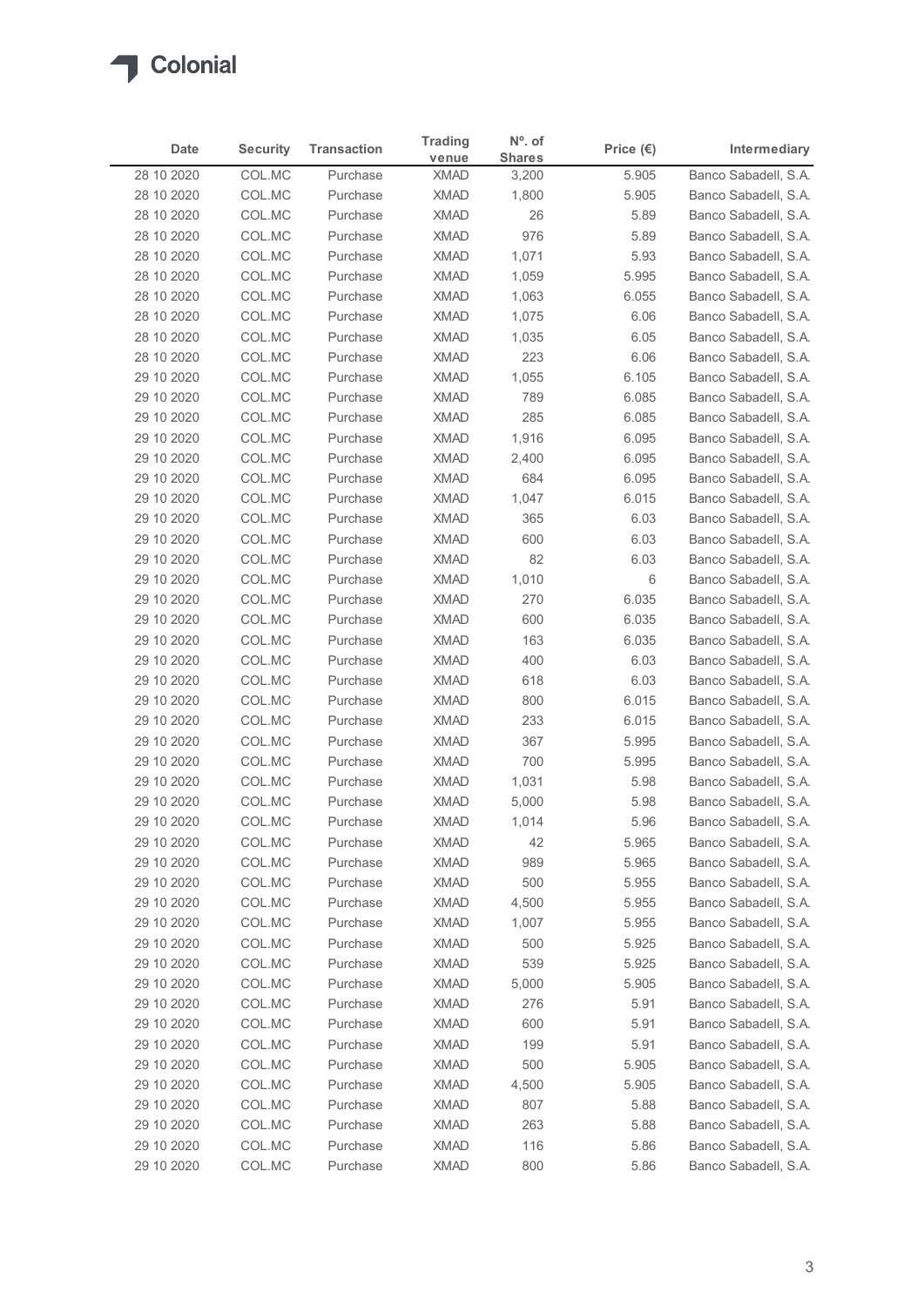

| Date                     | <b>Security</b>  | <b>Transaction</b>   | <b>Trading</b>             | N°. of               | Price $(\epsilon)$ | Intermediary                                 |
|--------------------------|------------------|----------------------|----------------------------|----------------------|--------------------|----------------------------------------------|
| 29 10 2020               | COL.MC           | Purchase             | venue<br><b>XMAD</b>       | <b>Shares</b><br>118 | 5.86               | Banco Sabadell, S.A.                         |
| 29 10 2020               | COL.MC           | Purchase             | <b>XMAD</b>                | 1,061                | 5.84               | Banco Sabadell, S.A.                         |
| 29 10 2020               | COL.MC           | Purchase             | <b>XMAD</b>                | 434                  | 5.825              | Banco Sabadell, S.A.                         |
| 29 10 2020               | COL.MC           | Purchase             | <b>XMAD</b>                | 475                  | 5.825              | Banco Sabadell, S.A.                         |
| 29 10 2020               | COL.MC           | Purchase             | <b>XMAD</b>                | 3,347                | 5.825              | Banco Sabadell, S.A.                         |
| 29 10 2020               | COL.MC           | Purchase             | <b>XMAD</b>                | 744                  | 5.825              | Banco Sabadell, S.A.                         |
| 29 10 2020<br>29 10 2020 | COL.MC<br>COL.MC | Purchase<br>Purchase | <b>XMAD</b><br><b>XMAD</b> | 1,007<br>447         | 5.8<br>5.83        | Banco Sabadell, S.A.<br>Banco Sabadell, S.A. |
| 29 10 2020               | COL.MC           | Purchase             | <b>XMAD</b>                | 133                  | 5.83               | Banco Sabadell, S.A.                         |
| 29 10 2020               | COL.MC           | Purchase             | <b>XMAD</b>                | 504                  | 5.83               | Banco Sabadell, S.A.                         |
| 29 10 2020               | COL.MC           | Purchase             | <b>XMAD</b>                | 1,500                | 5.79               | Banco Sabadell, S.A.                         |
| 29 10 2020               | COL.MC           | Purchase             | <b>XMAD</b>                | 3,500                | 5.79               | Banco Sabadell, S.A.                         |
| 29 10 2020               | COL.MC           | Purchase             | <b>XMAD</b>                | 1,039                | 5.79               | Banco Sabadell, S.A.                         |
| 29 10 2020               | COL.MC           | Purchase             | XMAD                       | 5,000                | 5.79               | Banco Sabadell, S.A.                         |
| 29 10 2020               | COL.MC           | Purchase             | <b>XMAD</b>                | 10                   | 5.84               | Banco Sabadell, S.A.                         |
| 29 10 2020<br>29 10 2020 | COL.MC<br>COL.MC | Purchase<br>Purchase | XMAD<br><b>XMAD</b>        | 150<br>873           | 5.85<br>5.85       | Banco Sabadell, S.A.<br>Banco Sabadell, S.A. |
| 29 10 2020               | COL.MC           | Purchase             | <b>XMAD</b>                | 1,024                | 5.88               | Banco Sabadell, S.A.                         |
| 29 10 2020               | COL.MC           | Purchase             | <b>XMAD</b>                | 474                  | 5.935              | Banco Sabadell, S.A.                         |
| 29 10 2020               | COL.MC           | Purchase             | <b>XMAD</b>                | 569                  | 5.935              | Banco Sabadell, S.A.                         |
| 29 10 2020               | COL.MC           | Purchase             | <b>XMAD</b>                | 1,095                | 5.92               | Banco Sabadell, S.A.                         |
| 29 10 2020               | COL.MC           | Purchase             | <b>XMAD</b>                | 338                  | 5.91               | Banco Sabadell, S.A.                         |
| 29 10 2020               | COL.MC           | Purchase             | <b>XMAD</b>                | 3,779                | 5.91               | Banco Sabadell, S.A.                         |
| 29 10 2020               | COL.MC           | Purchase             | <b>XMAD</b>                | 883                  | 5.91               | Banco Sabadell, S.A.                         |
| 29 10 2020<br>29 10 2020 | COL.MC<br>COL.MC | Purchase<br>Purchase | <b>XMAD</b><br><b>XMAD</b> | 180<br>910           | 5.9<br>5.9         | Banco Sabadell, S.A.<br>Banco Sabadell, S.A. |
| 29 10 2020               | COL.MC           | Purchase             | <b>XMAD</b>                | 1,051                | 5.935              | Banco Sabadell, S.A.                         |
| 29 10 2020               | COL.MC           | Purchase             | <b>XMAD</b>                | 585                  | 5.935              | Banco Sabadell, S.A.                         |
| 29 10 2020               | COL.MC           | Purchase             | XMAD                       | 420                  | 5.935              | Banco Sabadell, S.A.                         |
| 29 10 2020               | COL.MC           | Purchase             | <b>XMAD</b>                | 1,008                | 5.935              | Banco Sabadell, S.A.                         |
| 29 10 2020               | COL.MC           | Purchase             | <b>XMAD</b>                | 750                  | 5.93               | Banco Sabadell, S.A.                         |
| 29 10 2020               | COL.MC           | Purchase             | <b>XMAD</b>                | 277                  | 5.93               | Banco Sabadell, S.A.                         |
| 29 10 2020               | COL.MC           | Purchase             | <b>XMAD</b>                | 760                  | 5.94               | Banco Sabadell, S.A.                         |
| 29 10 2020               | COL.MC           | Purchase             | <b>XMAD</b>                | 288                  | 5.94               | Banco Sabadell, S.A.                         |
| 29 10 2020<br>29 10 2020 | COL.MC<br>COL.MC | Purchase<br>Purchase | XMAD<br><b>XMAD</b>        | 1,093<br>1,075       | 5.935<br>5.94      | Banco Sabadell, S.A.<br>Banco Sabadell, S.A. |
| 29 10 2020               | COL.MC           | Purchase             | <b>XMAD</b>                | 532                  | 5.94               | Banco Sabadell, S.A.                         |
| 30 10 2020               | COL.MC           | Purchase             | <b>XMAD</b>                | 1,099                | 5.925              | Banco Sabadell, S.A.                         |
| 30 10 2020               | COL.MC           | Purchase             | XMAD                       | 256                  | 5.905              | Banco Sabadell, S.A.                         |
| 30 10 2020               | COL.MC           | Purchase             | <b>XMAD</b>                | 827                  | 5.905              | Banco Sabadell, S.A.                         |
| 30 10 2020               | COL.MC           | Purchase             | <b>XMAD</b>                | 248                  | 5.96               | Banco Sabadell, S.A.                         |
| 30 10 2020               | COL.MC           | Purchase             | <b>XMAD</b>                | 783                  | 5.96               | Banco Sabadell, S.A.                         |
| 30 10 2020               | COL.MC           | Purchase             | <b>XMAD</b>                | 1,036                | 5.955              | Banco Sabadell, S.A.                         |
| 30 10 2020               | COL.MC           | Purchase             | <b>XMAD</b>                | 296                  | 5.98               | Banco Sabadell, S.A.                         |
| 30 10 2020<br>30 10 2020 | COL.MC<br>COL.MC | Purchase<br>Purchase | XMAD<br>XMAD               | 708<br>416           | 5.98<br>5.98       | Banco Sabadell, S.A.<br>Banco Sabadell, S.A. |
| 30 10 2020               | COL.MC           | Purchase             | <b>XMAD</b>                | 400                  | 5.98               | Banco Sabadell, S.A.                         |
| 30 10 2020               | COL.MC           | Purchase             | <b>XMAD</b>                | 259                  | 5.98               | Banco Sabadell, S.A.                         |
| 30 10 2020               | COL.MC           | Purchase             | <b>XMAD</b>                | 541                  | 5.99               | Banco Sabadell, S.A.                         |
|                          | COL.MC           | Purchase             | <b>XMAD</b>                | 498                  | 5.99               | Banco Sabadell, S.A.                         |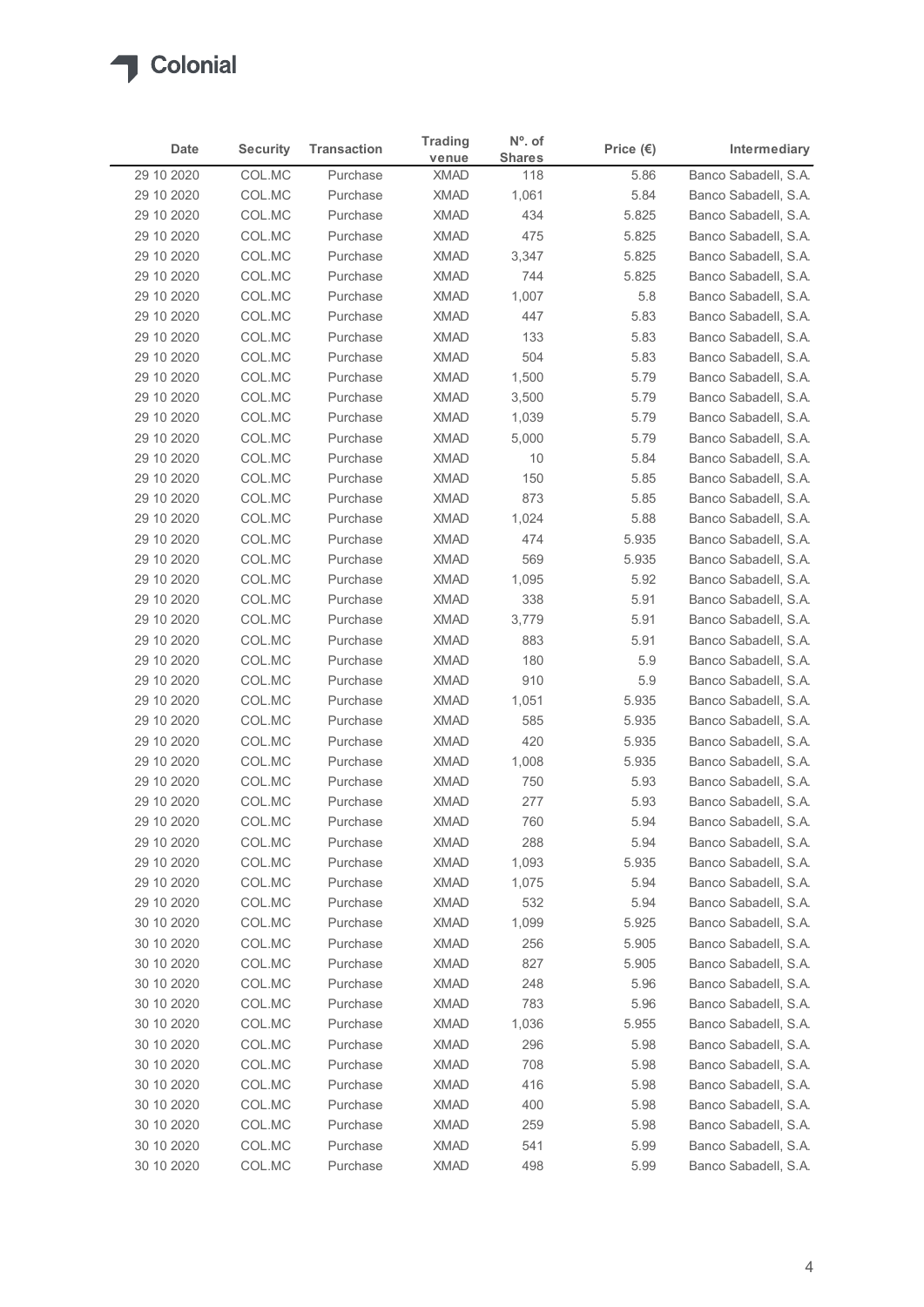

| <b>Security</b><br><b>Transaction</b><br>Intermediary<br>Date<br>Price $(\epsilon)$<br><b>Shares</b><br>venue<br>Banco Sabadell, S.A.<br>30 10 2020<br>COL.MC<br><b>XMAD</b><br>Purchase<br>5.965<br>1,963<br>COL.MC<br><b>XMAD</b><br>5.965<br>Banco Sabadell, S.A.<br>30 10 2020<br>Purchase<br>3,037<br>COL.MC<br><b>XMAD</b><br>178<br>6.02<br>Banco Sabadell, S.A.<br>30 10 2020<br>Purchase<br><b>XMAD</b><br>30 10 2020<br>COL.MC<br>Purchase<br>800<br>6.02<br>Banco Sabadell, S.A.<br>COL.MC<br><b>XMAD</b><br>51<br>30 10 2020<br>Purchase<br>6.02<br>Banco Sabadell, S.A.<br>COL.MC<br><b>XMAD</b><br>Banco Sabadell, S.A.<br>30 10 2020<br>Purchase<br>475<br>6.02<br>30 10 2020<br>COL.MC<br><b>XMAD</b><br>517<br>Banco Sabadell, S.A.<br>Purchase<br>6.02<br>30 10 2020<br>COL.MC<br>Purchase<br><b>XMAD</b><br>500<br>6.02<br>Banco Sabadell, S.A.<br>COL.MC<br>30 10 2020<br><b>XMAD</b><br>3,508<br>6.02<br>Banco Sabadell, S.A.<br>Purchase<br>COL.MC<br><b>XMAD</b><br>30 10 2020<br>Purchase<br>1,001<br>6.01<br>Banco Sabadell, S.A.<br>COL.MC<br><b>XMAD</b><br>30 10 2020<br>Purchase<br>1,064<br>6.02<br>Banco Sabadell, S.A.<br>COL.MC<br><b>XMAD</b><br>Banco Sabadell, S.A.<br>30 10 2020<br>Purchase<br>133<br>6.04<br><b>XMAD</b><br>345<br>30 10 2020<br>COL.MC<br>Purchase<br>6.04<br>Banco Sabadell, S.A.<br>30 10 2020<br>COL.MC<br>XMAD<br>416<br>6.04<br>Banco Sabadell, S.A.<br>Purchase<br>Banco Sabadell, S.A.<br>30 10 2020<br>COL.MC<br>Purchase<br>XMAD<br>127<br>6.04<br>XMAD<br>6.025<br>30 10 2020<br>COL.MC<br>Purchase<br>502<br>Banco Sabadell, S.A.<br><b>XMAD</b><br>6.025<br>30 10 2020<br>COL.MC<br>Purchase<br>552<br>Banco Sabadell, S.A.<br>COL.MC<br><b>XMAD</b><br>30 10 2020<br>Purchase<br>413<br>6.04<br>Banco Sabadell, S.A.<br><b>XMAD</b><br>Banco Sabadell, S.A.<br>30 10 2020<br>COL.MC<br>Purchase<br>531<br>6.04<br>30 10 2020<br>COL.MC<br>Purchase<br><b>XMAD</b><br>155<br>6.04<br>Banco Sabadell, S.A.<br>30 10 2020<br>COL.MC<br><b>XMAD</b><br>1,055<br>6.04<br>Banco Sabadell, S.A.<br>Purchase<br><b>XMAD</b><br>488<br>6.02<br>Banco Sabadell, S.A.<br>30 10 2020<br>COL.MC<br>Purchase<br>30 10 2020<br>COL.MC<br>Purchase<br>XMAD<br>573<br>6.02<br>Banco Sabadell, S.A.<br>30 10 2020<br>COL.MC<br>Purchase<br><b>XMAD</b><br>1,077<br>6.01<br>Banco Sabadell, S.A.<br><b>XMAD</b><br>30 10 2020<br>COL.MC<br>Purchase<br>701<br>6.01<br>Banco Sabadell, S.A.<br>30 10 2020<br>COL.MC<br>67<br><b>XMAD</b><br>6.015<br>Banco Sabadell, S.A.<br>Purchase<br>316<br>30 10 2020<br>COL.MC<br><b>XMAD</b><br>6.015<br>Banco Sabadell, S.A.<br>Purchase<br><b>XMAD</b><br>6.015<br>30 10 2020<br>COL.MC<br>1,029<br>Banco Sabadell, S.A.<br>Purchase<br><b>XMAD</b><br>6.015<br>30 10 2020<br>COL.MC<br>Purchase<br>1,014<br>Banco Sabadell, S.A.<br>COL.MC<br><b>XMAD</b><br>6.035<br>30 10 2020<br>Purchase<br>1,010<br>Banco Sabadell, S.A.<br><b>XMAD</b><br>30 10 2020<br>COL.MC<br>Purchase<br>162<br>6.035<br>Banco Sabadell, S.A.<br>107<br>6.04<br>30 10 2020<br>COL.MC<br><b>XMAD</b><br>Banco Sabadell, S.A.<br>Purchase<br><b>XMAD</b><br>736<br>30 10 2020<br>COL.MC<br>Purchase<br>6.04<br>Banco Sabadell, S.A.<br><b>XMAD</b><br>121<br>6.035<br>30 10 2020<br>COL.MC<br>Purchase<br>Banco Sabadell, S.A.<br>30 10 2020<br>COL.MC<br>Purchase<br>XMAD<br>468<br>6.045<br>Banco Sabadell, S.A.<br>30 10 2020<br>COL.MC<br>Purchase<br><b>XMAD</b><br>438<br>6.045<br>Banco Sabadell, S.A.<br>30 10 2020<br>COL.MC<br>Purchase<br><b>XMAD</b><br>1,094<br>6.025<br>Banco Sabadell, S.A.<br>COL.MC<br>6.03<br>30 10 2020<br><b>XMAD</b><br>1,055<br>Banco Sabadell, S.A.<br>Purchase<br>XMAD<br>6.035<br>30 10 2020<br>COL.MC<br>1,001<br>Banco Sabadell, S.A.<br>Purchase<br><b>XMAD</b><br>6.015<br>30 10 2020<br>COL.MC<br>Purchase<br>478<br>Banco Sabadell, S.A.<br>COL.MC<br><b>XMAD</b><br>538<br>6.015<br>Banco Sabadell, S.A.<br>30 10 2020<br>Purchase<br>30 10 2020<br>COL.MC<br>Purchase<br><b>XMAD</b><br>247<br>6.03<br>Banco Sabadell, S.A.<br>30 10 2020<br>COL.MC<br>Purchase<br><b>XMAD</b><br>120<br>6.03<br>Banco Sabadell, S.A.<br>443<br>6.035<br>30 10 2020<br>COL.MC<br><b>XMAD</b><br>Banco Sabadell, S.A.<br>Purchase<br>XMAD<br>288<br>6.035<br>30 10 2020<br>COL.MC<br>Purchase<br>Banco Sabadell, S.A.<br>XMAD<br>30 10 2020<br>COL.MC<br>290<br>6.04<br>Banco Sabadell, S.A.<br>Purchase<br>30 10 2020<br>COL.MC<br>Purchase<br><b>XMAD</b><br>418<br>6.04<br>Banco Sabadell, S.A.<br><b>XMAD</b><br>6.045<br>30 10 2020<br>COL.MC<br>Purchase<br>356<br>Banco Sabadell, S.A.<br>30 10 2020<br>COL.MC<br>Purchase<br><b>XMAD</b><br>1,015<br>6.05<br>Banco Sabadell, S.A. |  | <b>Trading</b> | N°. of |  |
|-----------------------------------------------------------------------------------------------------------------------------------------------------------------------------------------------------------------------------------------------------------------------------------------------------------------------------------------------------------------------------------------------------------------------------------------------------------------------------------------------------------------------------------------------------------------------------------------------------------------------------------------------------------------------------------------------------------------------------------------------------------------------------------------------------------------------------------------------------------------------------------------------------------------------------------------------------------------------------------------------------------------------------------------------------------------------------------------------------------------------------------------------------------------------------------------------------------------------------------------------------------------------------------------------------------------------------------------------------------------------------------------------------------------------------------------------------------------------------------------------------------------------------------------------------------------------------------------------------------------------------------------------------------------------------------------------------------------------------------------------------------------------------------------------------------------------------------------------------------------------------------------------------------------------------------------------------------------------------------------------------------------------------------------------------------------------------------------------------------------------------------------------------------------------------------------------------------------------------------------------------------------------------------------------------------------------------------------------------------------------------------------------------------------------------------------------------------------------------------------------------------------------------------------------------------------------------------------------------------------------------------------------------------------------------------------------------------------------------------------------------------------------------------------------------------------------------------------------------------------------------------------------------------------------------------------------------------------------------------------------------------------------------------------------------------------------------------------------------------------------------------------------------------------------------------------------------------------------------------------------------------------------------------------------------------------------------------------------------------------------------------------------------------------------------------------------------------------------------------------------------------------------------------------------------------------------------------------------------------------------------------------------------------------------------------------------------------------------------------------------------------------------------------------------------------------------------------------------------------------------------------------------------------------------------------------------------------------------------------------------------------------------------------------------------------------------------------------------------------------------------------------------------------------------------------------------------------------------------------------------------------------------------------------------------------------------------------------------------------------------------------------------------------------------------------------------------------------------------------------------------------------------------------------------------------------------------------------------------------------------------------------------------------------------------------------------|--|----------------|--------|--|
|                                                                                                                                                                                                                                                                                                                                                                                                                                                                                                                                                                                                                                                                                                                                                                                                                                                                                                                                                                                                                                                                                                                                                                                                                                                                                                                                                                                                                                                                                                                                                                                                                                                                                                                                                                                                                                                                                                                                                                                                                                                                                                                                                                                                                                                                                                                                                                                                                                                                                                                                                                                                                                                                                                                                                                                                                                                                                                                                                                                                                                                                                                                                                                                                                                                                                                                                                                                                                                                                                                                                                                                                                                                                                                                                                                                                                                                                                                                                                                                                                                                                                                                                                                                                                                                                                                                                                                                                                                                                                                                                                                                                                                                                                               |  |                |        |  |
|                                                                                                                                                                                                                                                                                                                                                                                                                                                                                                                                                                                                                                                                                                                                                                                                                                                                                                                                                                                                                                                                                                                                                                                                                                                                                                                                                                                                                                                                                                                                                                                                                                                                                                                                                                                                                                                                                                                                                                                                                                                                                                                                                                                                                                                                                                                                                                                                                                                                                                                                                                                                                                                                                                                                                                                                                                                                                                                                                                                                                                                                                                                                                                                                                                                                                                                                                                                                                                                                                                                                                                                                                                                                                                                                                                                                                                                                                                                                                                                                                                                                                                                                                                                                                                                                                                                                                                                                                                                                                                                                                                                                                                                                                               |  |                |        |  |
|                                                                                                                                                                                                                                                                                                                                                                                                                                                                                                                                                                                                                                                                                                                                                                                                                                                                                                                                                                                                                                                                                                                                                                                                                                                                                                                                                                                                                                                                                                                                                                                                                                                                                                                                                                                                                                                                                                                                                                                                                                                                                                                                                                                                                                                                                                                                                                                                                                                                                                                                                                                                                                                                                                                                                                                                                                                                                                                                                                                                                                                                                                                                                                                                                                                                                                                                                                                                                                                                                                                                                                                                                                                                                                                                                                                                                                                                                                                                                                                                                                                                                                                                                                                                                                                                                                                                                                                                                                                                                                                                                                                                                                                                                               |  |                |        |  |
|                                                                                                                                                                                                                                                                                                                                                                                                                                                                                                                                                                                                                                                                                                                                                                                                                                                                                                                                                                                                                                                                                                                                                                                                                                                                                                                                                                                                                                                                                                                                                                                                                                                                                                                                                                                                                                                                                                                                                                                                                                                                                                                                                                                                                                                                                                                                                                                                                                                                                                                                                                                                                                                                                                                                                                                                                                                                                                                                                                                                                                                                                                                                                                                                                                                                                                                                                                                                                                                                                                                                                                                                                                                                                                                                                                                                                                                                                                                                                                                                                                                                                                                                                                                                                                                                                                                                                                                                                                                                                                                                                                                                                                                                                               |  |                |        |  |
|                                                                                                                                                                                                                                                                                                                                                                                                                                                                                                                                                                                                                                                                                                                                                                                                                                                                                                                                                                                                                                                                                                                                                                                                                                                                                                                                                                                                                                                                                                                                                                                                                                                                                                                                                                                                                                                                                                                                                                                                                                                                                                                                                                                                                                                                                                                                                                                                                                                                                                                                                                                                                                                                                                                                                                                                                                                                                                                                                                                                                                                                                                                                                                                                                                                                                                                                                                                                                                                                                                                                                                                                                                                                                                                                                                                                                                                                                                                                                                                                                                                                                                                                                                                                                                                                                                                                                                                                                                                                                                                                                                                                                                                                                               |  |                |        |  |
|                                                                                                                                                                                                                                                                                                                                                                                                                                                                                                                                                                                                                                                                                                                                                                                                                                                                                                                                                                                                                                                                                                                                                                                                                                                                                                                                                                                                                                                                                                                                                                                                                                                                                                                                                                                                                                                                                                                                                                                                                                                                                                                                                                                                                                                                                                                                                                                                                                                                                                                                                                                                                                                                                                                                                                                                                                                                                                                                                                                                                                                                                                                                                                                                                                                                                                                                                                                                                                                                                                                                                                                                                                                                                                                                                                                                                                                                                                                                                                                                                                                                                                                                                                                                                                                                                                                                                                                                                                                                                                                                                                                                                                                                                               |  |                |        |  |
|                                                                                                                                                                                                                                                                                                                                                                                                                                                                                                                                                                                                                                                                                                                                                                                                                                                                                                                                                                                                                                                                                                                                                                                                                                                                                                                                                                                                                                                                                                                                                                                                                                                                                                                                                                                                                                                                                                                                                                                                                                                                                                                                                                                                                                                                                                                                                                                                                                                                                                                                                                                                                                                                                                                                                                                                                                                                                                                                                                                                                                                                                                                                                                                                                                                                                                                                                                                                                                                                                                                                                                                                                                                                                                                                                                                                                                                                                                                                                                                                                                                                                                                                                                                                                                                                                                                                                                                                                                                                                                                                                                                                                                                                                               |  |                |        |  |
|                                                                                                                                                                                                                                                                                                                                                                                                                                                                                                                                                                                                                                                                                                                                                                                                                                                                                                                                                                                                                                                                                                                                                                                                                                                                                                                                                                                                                                                                                                                                                                                                                                                                                                                                                                                                                                                                                                                                                                                                                                                                                                                                                                                                                                                                                                                                                                                                                                                                                                                                                                                                                                                                                                                                                                                                                                                                                                                                                                                                                                                                                                                                                                                                                                                                                                                                                                                                                                                                                                                                                                                                                                                                                                                                                                                                                                                                                                                                                                                                                                                                                                                                                                                                                                                                                                                                                                                                                                                                                                                                                                                                                                                                                               |  |                |        |  |
|                                                                                                                                                                                                                                                                                                                                                                                                                                                                                                                                                                                                                                                                                                                                                                                                                                                                                                                                                                                                                                                                                                                                                                                                                                                                                                                                                                                                                                                                                                                                                                                                                                                                                                                                                                                                                                                                                                                                                                                                                                                                                                                                                                                                                                                                                                                                                                                                                                                                                                                                                                                                                                                                                                                                                                                                                                                                                                                                                                                                                                                                                                                                                                                                                                                                                                                                                                                                                                                                                                                                                                                                                                                                                                                                                                                                                                                                                                                                                                                                                                                                                                                                                                                                                                                                                                                                                                                                                                                                                                                                                                                                                                                                                               |  |                |        |  |
|                                                                                                                                                                                                                                                                                                                                                                                                                                                                                                                                                                                                                                                                                                                                                                                                                                                                                                                                                                                                                                                                                                                                                                                                                                                                                                                                                                                                                                                                                                                                                                                                                                                                                                                                                                                                                                                                                                                                                                                                                                                                                                                                                                                                                                                                                                                                                                                                                                                                                                                                                                                                                                                                                                                                                                                                                                                                                                                                                                                                                                                                                                                                                                                                                                                                                                                                                                                                                                                                                                                                                                                                                                                                                                                                                                                                                                                                                                                                                                                                                                                                                                                                                                                                                                                                                                                                                                                                                                                                                                                                                                                                                                                                                               |  |                |        |  |
|                                                                                                                                                                                                                                                                                                                                                                                                                                                                                                                                                                                                                                                                                                                                                                                                                                                                                                                                                                                                                                                                                                                                                                                                                                                                                                                                                                                                                                                                                                                                                                                                                                                                                                                                                                                                                                                                                                                                                                                                                                                                                                                                                                                                                                                                                                                                                                                                                                                                                                                                                                                                                                                                                                                                                                                                                                                                                                                                                                                                                                                                                                                                                                                                                                                                                                                                                                                                                                                                                                                                                                                                                                                                                                                                                                                                                                                                                                                                                                                                                                                                                                                                                                                                                                                                                                                                                                                                                                                                                                                                                                                                                                                                                               |  |                |        |  |
|                                                                                                                                                                                                                                                                                                                                                                                                                                                                                                                                                                                                                                                                                                                                                                                                                                                                                                                                                                                                                                                                                                                                                                                                                                                                                                                                                                                                                                                                                                                                                                                                                                                                                                                                                                                                                                                                                                                                                                                                                                                                                                                                                                                                                                                                                                                                                                                                                                                                                                                                                                                                                                                                                                                                                                                                                                                                                                                                                                                                                                                                                                                                                                                                                                                                                                                                                                                                                                                                                                                                                                                                                                                                                                                                                                                                                                                                                                                                                                                                                                                                                                                                                                                                                                                                                                                                                                                                                                                                                                                                                                                                                                                                                               |  |                |        |  |
|                                                                                                                                                                                                                                                                                                                                                                                                                                                                                                                                                                                                                                                                                                                                                                                                                                                                                                                                                                                                                                                                                                                                                                                                                                                                                                                                                                                                                                                                                                                                                                                                                                                                                                                                                                                                                                                                                                                                                                                                                                                                                                                                                                                                                                                                                                                                                                                                                                                                                                                                                                                                                                                                                                                                                                                                                                                                                                                                                                                                                                                                                                                                                                                                                                                                                                                                                                                                                                                                                                                                                                                                                                                                                                                                                                                                                                                                                                                                                                                                                                                                                                                                                                                                                                                                                                                                                                                                                                                                                                                                                                                                                                                                                               |  |                |        |  |
|                                                                                                                                                                                                                                                                                                                                                                                                                                                                                                                                                                                                                                                                                                                                                                                                                                                                                                                                                                                                                                                                                                                                                                                                                                                                                                                                                                                                                                                                                                                                                                                                                                                                                                                                                                                                                                                                                                                                                                                                                                                                                                                                                                                                                                                                                                                                                                                                                                                                                                                                                                                                                                                                                                                                                                                                                                                                                                                                                                                                                                                                                                                                                                                                                                                                                                                                                                                                                                                                                                                                                                                                                                                                                                                                                                                                                                                                                                                                                                                                                                                                                                                                                                                                                                                                                                                                                                                                                                                                                                                                                                                                                                                                                               |  |                |        |  |
|                                                                                                                                                                                                                                                                                                                                                                                                                                                                                                                                                                                                                                                                                                                                                                                                                                                                                                                                                                                                                                                                                                                                                                                                                                                                                                                                                                                                                                                                                                                                                                                                                                                                                                                                                                                                                                                                                                                                                                                                                                                                                                                                                                                                                                                                                                                                                                                                                                                                                                                                                                                                                                                                                                                                                                                                                                                                                                                                                                                                                                                                                                                                                                                                                                                                                                                                                                                                                                                                                                                                                                                                                                                                                                                                                                                                                                                                                                                                                                                                                                                                                                                                                                                                                                                                                                                                                                                                                                                                                                                                                                                                                                                                                               |  |                |        |  |
|                                                                                                                                                                                                                                                                                                                                                                                                                                                                                                                                                                                                                                                                                                                                                                                                                                                                                                                                                                                                                                                                                                                                                                                                                                                                                                                                                                                                                                                                                                                                                                                                                                                                                                                                                                                                                                                                                                                                                                                                                                                                                                                                                                                                                                                                                                                                                                                                                                                                                                                                                                                                                                                                                                                                                                                                                                                                                                                                                                                                                                                                                                                                                                                                                                                                                                                                                                                                                                                                                                                                                                                                                                                                                                                                                                                                                                                                                                                                                                                                                                                                                                                                                                                                                                                                                                                                                                                                                                                                                                                                                                                                                                                                                               |  |                |        |  |
|                                                                                                                                                                                                                                                                                                                                                                                                                                                                                                                                                                                                                                                                                                                                                                                                                                                                                                                                                                                                                                                                                                                                                                                                                                                                                                                                                                                                                                                                                                                                                                                                                                                                                                                                                                                                                                                                                                                                                                                                                                                                                                                                                                                                                                                                                                                                                                                                                                                                                                                                                                                                                                                                                                                                                                                                                                                                                                                                                                                                                                                                                                                                                                                                                                                                                                                                                                                                                                                                                                                                                                                                                                                                                                                                                                                                                                                                                                                                                                                                                                                                                                                                                                                                                                                                                                                                                                                                                                                                                                                                                                                                                                                                                               |  |                |        |  |
|                                                                                                                                                                                                                                                                                                                                                                                                                                                                                                                                                                                                                                                                                                                                                                                                                                                                                                                                                                                                                                                                                                                                                                                                                                                                                                                                                                                                                                                                                                                                                                                                                                                                                                                                                                                                                                                                                                                                                                                                                                                                                                                                                                                                                                                                                                                                                                                                                                                                                                                                                                                                                                                                                                                                                                                                                                                                                                                                                                                                                                                                                                                                                                                                                                                                                                                                                                                                                                                                                                                                                                                                                                                                                                                                                                                                                                                                                                                                                                                                                                                                                                                                                                                                                                                                                                                                                                                                                                                                                                                                                                                                                                                                                               |  |                |        |  |
|                                                                                                                                                                                                                                                                                                                                                                                                                                                                                                                                                                                                                                                                                                                                                                                                                                                                                                                                                                                                                                                                                                                                                                                                                                                                                                                                                                                                                                                                                                                                                                                                                                                                                                                                                                                                                                                                                                                                                                                                                                                                                                                                                                                                                                                                                                                                                                                                                                                                                                                                                                                                                                                                                                                                                                                                                                                                                                                                                                                                                                                                                                                                                                                                                                                                                                                                                                                                                                                                                                                                                                                                                                                                                                                                                                                                                                                                                                                                                                                                                                                                                                                                                                                                                                                                                                                                                                                                                                                                                                                                                                                                                                                                                               |  |                |        |  |
|                                                                                                                                                                                                                                                                                                                                                                                                                                                                                                                                                                                                                                                                                                                                                                                                                                                                                                                                                                                                                                                                                                                                                                                                                                                                                                                                                                                                                                                                                                                                                                                                                                                                                                                                                                                                                                                                                                                                                                                                                                                                                                                                                                                                                                                                                                                                                                                                                                                                                                                                                                                                                                                                                                                                                                                                                                                                                                                                                                                                                                                                                                                                                                                                                                                                                                                                                                                                                                                                                                                                                                                                                                                                                                                                                                                                                                                                                                                                                                                                                                                                                                                                                                                                                                                                                                                                                                                                                                                                                                                                                                                                                                                                                               |  |                |        |  |
|                                                                                                                                                                                                                                                                                                                                                                                                                                                                                                                                                                                                                                                                                                                                                                                                                                                                                                                                                                                                                                                                                                                                                                                                                                                                                                                                                                                                                                                                                                                                                                                                                                                                                                                                                                                                                                                                                                                                                                                                                                                                                                                                                                                                                                                                                                                                                                                                                                                                                                                                                                                                                                                                                                                                                                                                                                                                                                                                                                                                                                                                                                                                                                                                                                                                                                                                                                                                                                                                                                                                                                                                                                                                                                                                                                                                                                                                                                                                                                                                                                                                                                                                                                                                                                                                                                                                                                                                                                                                                                                                                                                                                                                                                               |  |                |        |  |
|                                                                                                                                                                                                                                                                                                                                                                                                                                                                                                                                                                                                                                                                                                                                                                                                                                                                                                                                                                                                                                                                                                                                                                                                                                                                                                                                                                                                                                                                                                                                                                                                                                                                                                                                                                                                                                                                                                                                                                                                                                                                                                                                                                                                                                                                                                                                                                                                                                                                                                                                                                                                                                                                                                                                                                                                                                                                                                                                                                                                                                                                                                                                                                                                                                                                                                                                                                                                                                                                                                                                                                                                                                                                                                                                                                                                                                                                                                                                                                                                                                                                                                                                                                                                                                                                                                                                                                                                                                                                                                                                                                                                                                                                                               |  |                |        |  |
|                                                                                                                                                                                                                                                                                                                                                                                                                                                                                                                                                                                                                                                                                                                                                                                                                                                                                                                                                                                                                                                                                                                                                                                                                                                                                                                                                                                                                                                                                                                                                                                                                                                                                                                                                                                                                                                                                                                                                                                                                                                                                                                                                                                                                                                                                                                                                                                                                                                                                                                                                                                                                                                                                                                                                                                                                                                                                                                                                                                                                                                                                                                                                                                                                                                                                                                                                                                                                                                                                                                                                                                                                                                                                                                                                                                                                                                                                                                                                                                                                                                                                                                                                                                                                                                                                                                                                                                                                                                                                                                                                                                                                                                                                               |  |                |        |  |
|                                                                                                                                                                                                                                                                                                                                                                                                                                                                                                                                                                                                                                                                                                                                                                                                                                                                                                                                                                                                                                                                                                                                                                                                                                                                                                                                                                                                                                                                                                                                                                                                                                                                                                                                                                                                                                                                                                                                                                                                                                                                                                                                                                                                                                                                                                                                                                                                                                                                                                                                                                                                                                                                                                                                                                                                                                                                                                                                                                                                                                                                                                                                                                                                                                                                                                                                                                                                                                                                                                                                                                                                                                                                                                                                                                                                                                                                                                                                                                                                                                                                                                                                                                                                                                                                                                                                                                                                                                                                                                                                                                                                                                                                                               |  |                |        |  |
|                                                                                                                                                                                                                                                                                                                                                                                                                                                                                                                                                                                                                                                                                                                                                                                                                                                                                                                                                                                                                                                                                                                                                                                                                                                                                                                                                                                                                                                                                                                                                                                                                                                                                                                                                                                                                                                                                                                                                                                                                                                                                                                                                                                                                                                                                                                                                                                                                                                                                                                                                                                                                                                                                                                                                                                                                                                                                                                                                                                                                                                                                                                                                                                                                                                                                                                                                                                                                                                                                                                                                                                                                                                                                                                                                                                                                                                                                                                                                                                                                                                                                                                                                                                                                                                                                                                                                                                                                                                                                                                                                                                                                                                                                               |  |                |        |  |
|                                                                                                                                                                                                                                                                                                                                                                                                                                                                                                                                                                                                                                                                                                                                                                                                                                                                                                                                                                                                                                                                                                                                                                                                                                                                                                                                                                                                                                                                                                                                                                                                                                                                                                                                                                                                                                                                                                                                                                                                                                                                                                                                                                                                                                                                                                                                                                                                                                                                                                                                                                                                                                                                                                                                                                                                                                                                                                                                                                                                                                                                                                                                                                                                                                                                                                                                                                                                                                                                                                                                                                                                                                                                                                                                                                                                                                                                                                                                                                                                                                                                                                                                                                                                                                                                                                                                                                                                                                                                                                                                                                                                                                                                                               |  |                |        |  |
|                                                                                                                                                                                                                                                                                                                                                                                                                                                                                                                                                                                                                                                                                                                                                                                                                                                                                                                                                                                                                                                                                                                                                                                                                                                                                                                                                                                                                                                                                                                                                                                                                                                                                                                                                                                                                                                                                                                                                                                                                                                                                                                                                                                                                                                                                                                                                                                                                                                                                                                                                                                                                                                                                                                                                                                                                                                                                                                                                                                                                                                                                                                                                                                                                                                                                                                                                                                                                                                                                                                                                                                                                                                                                                                                                                                                                                                                                                                                                                                                                                                                                                                                                                                                                                                                                                                                                                                                                                                                                                                                                                                                                                                                                               |  |                |        |  |
|                                                                                                                                                                                                                                                                                                                                                                                                                                                                                                                                                                                                                                                                                                                                                                                                                                                                                                                                                                                                                                                                                                                                                                                                                                                                                                                                                                                                                                                                                                                                                                                                                                                                                                                                                                                                                                                                                                                                                                                                                                                                                                                                                                                                                                                                                                                                                                                                                                                                                                                                                                                                                                                                                                                                                                                                                                                                                                                                                                                                                                                                                                                                                                                                                                                                                                                                                                                                                                                                                                                                                                                                                                                                                                                                                                                                                                                                                                                                                                                                                                                                                                                                                                                                                                                                                                                                                                                                                                                                                                                                                                                                                                                                                               |  |                |        |  |
|                                                                                                                                                                                                                                                                                                                                                                                                                                                                                                                                                                                                                                                                                                                                                                                                                                                                                                                                                                                                                                                                                                                                                                                                                                                                                                                                                                                                                                                                                                                                                                                                                                                                                                                                                                                                                                                                                                                                                                                                                                                                                                                                                                                                                                                                                                                                                                                                                                                                                                                                                                                                                                                                                                                                                                                                                                                                                                                                                                                                                                                                                                                                                                                                                                                                                                                                                                                                                                                                                                                                                                                                                                                                                                                                                                                                                                                                                                                                                                                                                                                                                                                                                                                                                                                                                                                                                                                                                                                                                                                                                                                                                                                                                               |  |                |        |  |
|                                                                                                                                                                                                                                                                                                                                                                                                                                                                                                                                                                                                                                                                                                                                                                                                                                                                                                                                                                                                                                                                                                                                                                                                                                                                                                                                                                                                                                                                                                                                                                                                                                                                                                                                                                                                                                                                                                                                                                                                                                                                                                                                                                                                                                                                                                                                                                                                                                                                                                                                                                                                                                                                                                                                                                                                                                                                                                                                                                                                                                                                                                                                                                                                                                                                                                                                                                                                                                                                                                                                                                                                                                                                                                                                                                                                                                                                                                                                                                                                                                                                                                                                                                                                                                                                                                                                                                                                                                                                                                                                                                                                                                                                                               |  |                |        |  |
|                                                                                                                                                                                                                                                                                                                                                                                                                                                                                                                                                                                                                                                                                                                                                                                                                                                                                                                                                                                                                                                                                                                                                                                                                                                                                                                                                                                                                                                                                                                                                                                                                                                                                                                                                                                                                                                                                                                                                                                                                                                                                                                                                                                                                                                                                                                                                                                                                                                                                                                                                                                                                                                                                                                                                                                                                                                                                                                                                                                                                                                                                                                                                                                                                                                                                                                                                                                                                                                                                                                                                                                                                                                                                                                                                                                                                                                                                                                                                                                                                                                                                                                                                                                                                                                                                                                                                                                                                                                                                                                                                                                                                                                                                               |  |                |        |  |
|                                                                                                                                                                                                                                                                                                                                                                                                                                                                                                                                                                                                                                                                                                                                                                                                                                                                                                                                                                                                                                                                                                                                                                                                                                                                                                                                                                                                                                                                                                                                                                                                                                                                                                                                                                                                                                                                                                                                                                                                                                                                                                                                                                                                                                                                                                                                                                                                                                                                                                                                                                                                                                                                                                                                                                                                                                                                                                                                                                                                                                                                                                                                                                                                                                                                                                                                                                                                                                                                                                                                                                                                                                                                                                                                                                                                                                                                                                                                                                                                                                                                                                                                                                                                                                                                                                                                                                                                                                                                                                                                                                                                                                                                                               |  |                |        |  |
|                                                                                                                                                                                                                                                                                                                                                                                                                                                                                                                                                                                                                                                                                                                                                                                                                                                                                                                                                                                                                                                                                                                                                                                                                                                                                                                                                                                                                                                                                                                                                                                                                                                                                                                                                                                                                                                                                                                                                                                                                                                                                                                                                                                                                                                                                                                                                                                                                                                                                                                                                                                                                                                                                                                                                                                                                                                                                                                                                                                                                                                                                                                                                                                                                                                                                                                                                                                                                                                                                                                                                                                                                                                                                                                                                                                                                                                                                                                                                                                                                                                                                                                                                                                                                                                                                                                                                                                                                                                                                                                                                                                                                                                                                               |  |                |        |  |
|                                                                                                                                                                                                                                                                                                                                                                                                                                                                                                                                                                                                                                                                                                                                                                                                                                                                                                                                                                                                                                                                                                                                                                                                                                                                                                                                                                                                                                                                                                                                                                                                                                                                                                                                                                                                                                                                                                                                                                                                                                                                                                                                                                                                                                                                                                                                                                                                                                                                                                                                                                                                                                                                                                                                                                                                                                                                                                                                                                                                                                                                                                                                                                                                                                                                                                                                                                                                                                                                                                                                                                                                                                                                                                                                                                                                                                                                                                                                                                                                                                                                                                                                                                                                                                                                                                                                                                                                                                                                                                                                                                                                                                                                                               |  |                |        |  |
|                                                                                                                                                                                                                                                                                                                                                                                                                                                                                                                                                                                                                                                                                                                                                                                                                                                                                                                                                                                                                                                                                                                                                                                                                                                                                                                                                                                                                                                                                                                                                                                                                                                                                                                                                                                                                                                                                                                                                                                                                                                                                                                                                                                                                                                                                                                                                                                                                                                                                                                                                                                                                                                                                                                                                                                                                                                                                                                                                                                                                                                                                                                                                                                                                                                                                                                                                                                                                                                                                                                                                                                                                                                                                                                                                                                                                                                                                                                                                                                                                                                                                                                                                                                                                                                                                                                                                                                                                                                                                                                                                                                                                                                                                               |  |                |        |  |
|                                                                                                                                                                                                                                                                                                                                                                                                                                                                                                                                                                                                                                                                                                                                                                                                                                                                                                                                                                                                                                                                                                                                                                                                                                                                                                                                                                                                                                                                                                                                                                                                                                                                                                                                                                                                                                                                                                                                                                                                                                                                                                                                                                                                                                                                                                                                                                                                                                                                                                                                                                                                                                                                                                                                                                                                                                                                                                                                                                                                                                                                                                                                                                                                                                                                                                                                                                                                                                                                                                                                                                                                                                                                                                                                                                                                                                                                                                                                                                                                                                                                                                                                                                                                                                                                                                                                                                                                                                                                                                                                                                                                                                                                                               |  |                |        |  |
|                                                                                                                                                                                                                                                                                                                                                                                                                                                                                                                                                                                                                                                                                                                                                                                                                                                                                                                                                                                                                                                                                                                                                                                                                                                                                                                                                                                                                                                                                                                                                                                                                                                                                                                                                                                                                                                                                                                                                                                                                                                                                                                                                                                                                                                                                                                                                                                                                                                                                                                                                                                                                                                                                                                                                                                                                                                                                                                                                                                                                                                                                                                                                                                                                                                                                                                                                                                                                                                                                                                                                                                                                                                                                                                                                                                                                                                                                                                                                                                                                                                                                                                                                                                                                                                                                                                                                                                                                                                                                                                                                                                                                                                                                               |  |                |        |  |
|                                                                                                                                                                                                                                                                                                                                                                                                                                                                                                                                                                                                                                                                                                                                                                                                                                                                                                                                                                                                                                                                                                                                                                                                                                                                                                                                                                                                                                                                                                                                                                                                                                                                                                                                                                                                                                                                                                                                                                                                                                                                                                                                                                                                                                                                                                                                                                                                                                                                                                                                                                                                                                                                                                                                                                                                                                                                                                                                                                                                                                                                                                                                                                                                                                                                                                                                                                                                                                                                                                                                                                                                                                                                                                                                                                                                                                                                                                                                                                                                                                                                                                                                                                                                                                                                                                                                                                                                                                                                                                                                                                                                                                                                                               |  |                |        |  |
|                                                                                                                                                                                                                                                                                                                                                                                                                                                                                                                                                                                                                                                                                                                                                                                                                                                                                                                                                                                                                                                                                                                                                                                                                                                                                                                                                                                                                                                                                                                                                                                                                                                                                                                                                                                                                                                                                                                                                                                                                                                                                                                                                                                                                                                                                                                                                                                                                                                                                                                                                                                                                                                                                                                                                                                                                                                                                                                                                                                                                                                                                                                                                                                                                                                                                                                                                                                                                                                                                                                                                                                                                                                                                                                                                                                                                                                                                                                                                                                                                                                                                                                                                                                                                                                                                                                                                                                                                                                                                                                                                                                                                                                                                               |  |                |        |  |
|                                                                                                                                                                                                                                                                                                                                                                                                                                                                                                                                                                                                                                                                                                                                                                                                                                                                                                                                                                                                                                                                                                                                                                                                                                                                                                                                                                                                                                                                                                                                                                                                                                                                                                                                                                                                                                                                                                                                                                                                                                                                                                                                                                                                                                                                                                                                                                                                                                                                                                                                                                                                                                                                                                                                                                                                                                                                                                                                                                                                                                                                                                                                                                                                                                                                                                                                                                                                                                                                                                                                                                                                                                                                                                                                                                                                                                                                                                                                                                                                                                                                                                                                                                                                                                                                                                                                                                                                                                                                                                                                                                                                                                                                                               |  |                |        |  |
|                                                                                                                                                                                                                                                                                                                                                                                                                                                                                                                                                                                                                                                                                                                                                                                                                                                                                                                                                                                                                                                                                                                                                                                                                                                                                                                                                                                                                                                                                                                                                                                                                                                                                                                                                                                                                                                                                                                                                                                                                                                                                                                                                                                                                                                                                                                                                                                                                                                                                                                                                                                                                                                                                                                                                                                                                                                                                                                                                                                                                                                                                                                                                                                                                                                                                                                                                                                                                                                                                                                                                                                                                                                                                                                                                                                                                                                                                                                                                                                                                                                                                                                                                                                                                                                                                                                                                                                                                                                                                                                                                                                                                                                                                               |  |                |        |  |
|                                                                                                                                                                                                                                                                                                                                                                                                                                                                                                                                                                                                                                                                                                                                                                                                                                                                                                                                                                                                                                                                                                                                                                                                                                                                                                                                                                                                                                                                                                                                                                                                                                                                                                                                                                                                                                                                                                                                                                                                                                                                                                                                                                                                                                                                                                                                                                                                                                                                                                                                                                                                                                                                                                                                                                                                                                                                                                                                                                                                                                                                                                                                                                                                                                                                                                                                                                                                                                                                                                                                                                                                                                                                                                                                                                                                                                                                                                                                                                                                                                                                                                                                                                                                                                                                                                                                                                                                                                                                                                                                                                                                                                                                                               |  |                |        |  |
|                                                                                                                                                                                                                                                                                                                                                                                                                                                                                                                                                                                                                                                                                                                                                                                                                                                                                                                                                                                                                                                                                                                                                                                                                                                                                                                                                                                                                                                                                                                                                                                                                                                                                                                                                                                                                                                                                                                                                                                                                                                                                                                                                                                                                                                                                                                                                                                                                                                                                                                                                                                                                                                                                                                                                                                                                                                                                                                                                                                                                                                                                                                                                                                                                                                                                                                                                                                                                                                                                                                                                                                                                                                                                                                                                                                                                                                                                                                                                                                                                                                                                                                                                                                                                                                                                                                                                                                                                                                                                                                                                                                                                                                                                               |  |                |        |  |
| 30 10 2020<br>COL.MC<br><b>XMAD</b><br>151<br>6.065<br>Banco Sabadell, S.A.<br>Purchase                                                                                                                                                                                                                                                                                                                                                                                                                                                                                                                                                                                                                                                                                                                                                                                                                                                                                                                                                                                                                                                                                                                                                                                                                                                                                                                                                                                                                                                                                                                                                                                                                                                                                                                                                                                                                                                                                                                                                                                                                                                                                                                                                                                                                                                                                                                                                                                                                                                                                                                                                                                                                                                                                                                                                                                                                                                                                                                                                                                                                                                                                                                                                                                                                                                                                                                                                                                                                                                                                                                                                                                                                                                                                                                                                                                                                                                                                                                                                                                                                                                                                                                                                                                                                                                                                                                                                                                                                                                                                                                                                                                                       |  |                |        |  |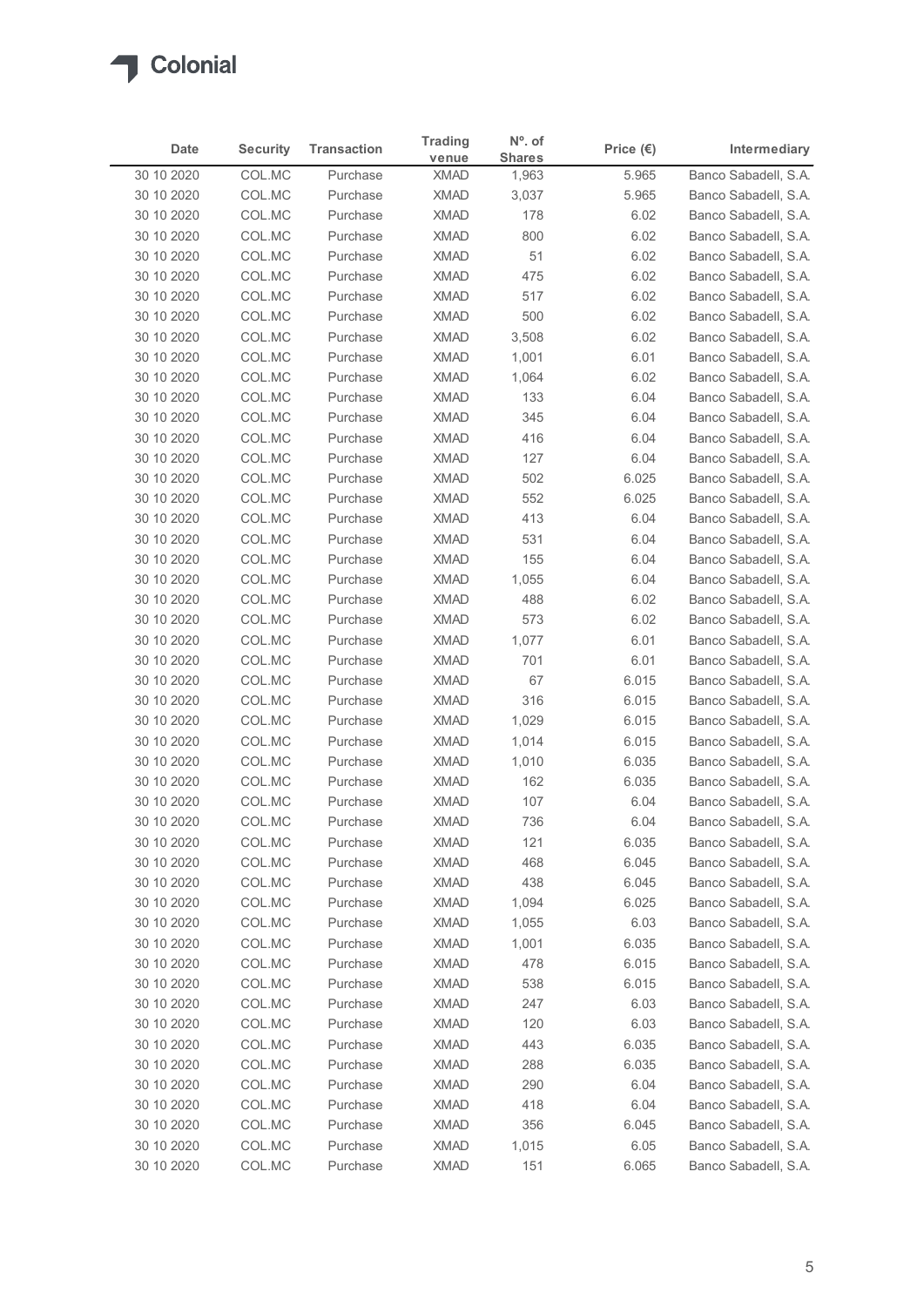

| venue<br>Banco Sabadell, S.A.<br>30 10 2020<br>COL.MC<br><b>XMAD</b><br>6.07<br>Purchase<br>1,081<br>COL.MC<br><b>XMAD</b><br>Banco Sabadell, S.A.<br>30 10 2020<br>Purchase<br>1,096<br>6.095<br>COL.MC<br><b>XMAD</b><br>1,643<br>Banco Sabadell, S.A.<br>30 10 2020<br>Purchase<br>6.1<br><b>XMAD</b><br>286<br>30 10 2020<br>COL.MC<br>Purchase<br>6.1<br>Banco Sabadell, S.A.<br>COL.MC<br><b>XMAD</b><br>15<br>30 10 2020<br>Purchase<br>6.1<br>Banco Sabadell, S.A.<br>COL.MC<br><b>XMAD</b><br>510<br>Banco Sabadell, S.A.<br>30 10 2020<br>Purchase<br>6.1<br>30 10 2020<br>COL.MC<br><b>XMAD</b><br>147<br>Banco Sabadell, S.A.<br>Purchase<br>6.1<br>30 10 2020<br>COL.MC<br>Purchase<br><b>XMAD</b><br>730<br>6.1<br>Banco Sabadell, S.A.<br>COL.MC<br>Banco Sabadell, S.A.<br>30 10 2020<br><b>XMAD</b><br>541<br>6.1<br>Purchase<br>COL.MC<br><b>XMAD</b><br>800<br>30 10 2020<br>Purchase<br>6.1<br>Banco Sabadell, S.A.<br>COL.MC<br><b>XMAD</b><br>177<br>Banco Sabadell, S.A.<br>30 10 2020<br>Purchase<br>6.1<br>COL.MC<br><b>XMAD</b><br>Banco Sabadell, S.A.<br>30 10 2020<br>Purchase<br>457<br>6.08<br><b>XMAD</b><br>69<br>30 10 2020<br>COL.MC<br>Purchase<br>6.08<br>Banco Sabadell, S.A.<br>546<br>30 10 2020<br>COL.MC<br>XMAD<br>6.08<br>Banco Sabadell, S.A.<br>Purchase<br>6.085<br>Banco Sabadell, S.A.<br>30 10 2020<br>COL.MC<br>Purchase<br><b>XMAD</b><br>104<br>6.085<br>30 10 2020<br>COL.MC<br>Purchase<br><b>XMAD</b><br>420<br>Banco Sabadell, S.A.<br>XMAD<br>6.095<br>30 10 2020<br>COL.MC<br>Purchase<br>887<br>Banco Sabadell, S.A.<br>XMAD<br>02 11 2020<br>COL.MC<br>Purchase<br>543<br>6.05<br>Banco Sabadell, S.A.<br><b>XMAD</b><br>Banco Sabadell, S.A.<br>02 11 2020<br>COL.MC<br>Purchase<br>246<br>6.045<br>02 11 2020<br>COL.MC<br>Purchase<br><b>XMAD</b><br>308<br>6.04<br>Banco Sabadell, S.A.<br>02 11 2020<br>COL.MC<br><b>XMAD</b><br>828<br>6.09<br>Banco Sabadell, S.A.<br>Purchase<br>02 11 2020<br>COL.MC<br>XMAD<br>109<br>6.08<br>Purchase<br>Banco Sabadell, S.A.<br>02 11 2020<br>COL.MC<br>Purchase<br><b>XMAD</b><br>87<br>6.105<br>Banco Sabadell, S.A.<br>02 11 2020<br>COL.MC<br>Purchase<br><b>XMAD</b><br>201<br>6.105<br>Banco Sabadell, S.A.<br>COL.MC<br>XMAD<br>316<br>02 11 2020<br>Purchase<br>6.105<br>Banco Sabadell, S.A.<br>COL.MC<br>507<br>6.115<br>02 11 2020<br>Purchase<br><b>XMAD</b><br>Banco Sabadell, S.A.<br>02 11 2020<br>COL.MC<br><b>XMAD</b><br>259<br>6.085<br>Banco Sabadell, S.A.<br>Purchase<br><b>XMAD</b><br>447<br>02 11 2020<br>COL.MC<br>6.1<br>Banco Sabadell, S.A.<br>Purchase<br><b>XMAD</b><br>Banco Sabadell, S.A.<br>02 11 2020<br>COL.MC<br>Purchase<br>708<br>6.1<br><b>XMAD</b><br>02 11 2020<br>COL.MC<br>Purchase<br>297<br>6.095<br>Banco Sabadell, S.A.<br><b>XMAD</b><br>02 11 2020<br>COL.MC<br>Purchase<br>320<br>6.09<br>Banco Sabadell, S.A.<br>02 11 2020<br>COL.MC<br>Purchase<br><b>XMAD</b><br>$\overline{1}$<br>6.12<br>Banco Sabadell, S.A.<br><b>XMAD</b><br>02 11 2020<br>COL.MC<br>Purchase<br>679<br>6.13<br>Banco Sabadell, S.A.<br><b>XMAD</b><br>6.115<br>02 11 2020<br>COL.MC<br>Purchase<br>345<br>Banco Sabadell, S.A.<br>02 11 2020<br>COL.MC<br>Purchase<br><b>XMAD</b><br>72<br>6.105<br>Banco Sabadell, S.A.<br>02 11 2020<br>COL.MC<br>Purchase<br>XMAD<br>308<br>6.1<br>Banco Sabadell, S.A.<br>02 11 2020<br>COL.MC<br>Purchase<br><b>XMAD</b><br>69<br>6.115<br>Banco Sabadell, S.A.<br>223<br>6.095<br>02 11 2020<br>COL.MC<br><b>XMAD</b><br>Banco Sabadell, S.A.<br>Purchase<br><b>XMAD</b><br>6.085<br>02 11 2020<br>COL.MC<br>Purchase<br>51<br>Banco Sabadell, S.A.<br><b>XMAD</b><br>6.095<br>02 11 2020<br>COL.MC<br>Purchase<br>629<br>Banco Sabadell, S.A.<br>COL.MC<br><b>XMAD</b><br>97<br>Banco Sabadell, S.A.<br>02 11 2020<br>Purchase<br>6.09<br>02 11 2020<br>COL.MC<br>Purchase<br><b>XMAD</b><br>259<br>6.095<br>Banco Sabadell, S.A.<br>02 11 2020<br>COL.MC<br>Purchase<br><b>XMAD</b><br>278<br>6.09<br>Banco Sabadell, S.A.<br>327<br>02 11 2020<br>COL.MC<br><b>XMAD</b><br>6.09<br>Banco Sabadell, S.A.<br>Purchase<br><b>XMAD</b><br>119<br>02 11 2020<br>COL.MC<br>Purchase<br>6.095<br>Banco Sabadell, S.A.<br>209<br>02 11 2020<br>COL.MC<br>Purchase<br><b>XMAD</b><br>6.095<br>Banco Sabadell, S.A.<br>02 11 2020<br>COL.MC<br>Purchase<br><b>XMAD</b><br>3<br>6.095<br>Banco Sabadell, S.A.<br><b>XMAD</b><br>318<br>6.085<br>02 11 2020<br>COL.MC<br>Purchase<br>Banco Sabadell, S.A.<br>COL.MC<br>72<br>02 11 2020<br>Purchase<br><b>XMAD</b><br>6.09<br>Banco Sabadell, S.A.<br>02 11 2020<br>COL.MC<br>XMAD<br>575<br>6.095<br>Banco Sabadell, S.A.<br>Purchase | Date | <b>Security</b> | <b>Transaction</b> | <b>Trading</b> | N°. of        | Price $(\epsilon)$ | Intermediary |
|------------------------------------------------------------------------------------------------------------------------------------------------------------------------------------------------------------------------------------------------------------------------------------------------------------------------------------------------------------------------------------------------------------------------------------------------------------------------------------------------------------------------------------------------------------------------------------------------------------------------------------------------------------------------------------------------------------------------------------------------------------------------------------------------------------------------------------------------------------------------------------------------------------------------------------------------------------------------------------------------------------------------------------------------------------------------------------------------------------------------------------------------------------------------------------------------------------------------------------------------------------------------------------------------------------------------------------------------------------------------------------------------------------------------------------------------------------------------------------------------------------------------------------------------------------------------------------------------------------------------------------------------------------------------------------------------------------------------------------------------------------------------------------------------------------------------------------------------------------------------------------------------------------------------------------------------------------------------------------------------------------------------------------------------------------------------------------------------------------------------------------------------------------------------------------------------------------------------------------------------------------------------------------------------------------------------------------------------------------------------------------------------------------------------------------------------------------------------------------------------------------------------------------------------------------------------------------------------------------------------------------------------------------------------------------------------------------------------------------------------------------------------------------------------------------------------------------------------------------------------------------------------------------------------------------------------------------------------------------------------------------------------------------------------------------------------------------------------------------------------------------------------------------------------------------------------------------------------------------------------------------------------------------------------------------------------------------------------------------------------------------------------------------------------------------------------------------------------------------------------------------------------------------------------------------------------------------------------------------------------------------------------------------------------------------------------------------------------------------------------------------------------------------------------------------------------------------------------------------------------------------------------------------------------------------------------------------------------------------------------------------------------------------------------------------------------------------------------------------------------------------------------------------------------------------------------------------------------------------------------------------------------------------------------------------------------------------------------------------------------------------------------------------------------------------------------------------------------------------------------------------------------------------------------------------------------------------------------------------------------------------------------------------|------|-----------------|--------------------|----------------|---------------|--------------------|--------------|
|                                                                                                                                                                                                                                                                                                                                                                                                                                                                                                                                                                                                                                                                                                                                                                                                                                                                                                                                                                                                                                                                                                                                                                                                                                                                                                                                                                                                                                                                                                                                                                                                                                                                                                                                                                                                                                                                                                                                                                                                                                                                                                                                                                                                                                                                                                                                                                                                                                                                                                                                                                                                                                                                                                                                                                                                                                                                                                                                                                                                                                                                                                                                                                                                                                                                                                                                                                                                                                                                                                                                                                                                                                                                                                                                                                                                                                                                                                                                                                                                                                                                                                                                                                                                                                                                                                                                                                                                                                                                                                                                                                                                                                                            |      |                 |                    |                | <b>Shares</b> |                    |              |
|                                                                                                                                                                                                                                                                                                                                                                                                                                                                                                                                                                                                                                                                                                                                                                                                                                                                                                                                                                                                                                                                                                                                                                                                                                                                                                                                                                                                                                                                                                                                                                                                                                                                                                                                                                                                                                                                                                                                                                                                                                                                                                                                                                                                                                                                                                                                                                                                                                                                                                                                                                                                                                                                                                                                                                                                                                                                                                                                                                                                                                                                                                                                                                                                                                                                                                                                                                                                                                                                                                                                                                                                                                                                                                                                                                                                                                                                                                                                                                                                                                                                                                                                                                                                                                                                                                                                                                                                                                                                                                                                                                                                                                                            |      |                 |                    |                |               |                    |              |
|                                                                                                                                                                                                                                                                                                                                                                                                                                                                                                                                                                                                                                                                                                                                                                                                                                                                                                                                                                                                                                                                                                                                                                                                                                                                                                                                                                                                                                                                                                                                                                                                                                                                                                                                                                                                                                                                                                                                                                                                                                                                                                                                                                                                                                                                                                                                                                                                                                                                                                                                                                                                                                                                                                                                                                                                                                                                                                                                                                                                                                                                                                                                                                                                                                                                                                                                                                                                                                                                                                                                                                                                                                                                                                                                                                                                                                                                                                                                                                                                                                                                                                                                                                                                                                                                                                                                                                                                                                                                                                                                                                                                                                                            |      |                 |                    |                |               |                    |              |
|                                                                                                                                                                                                                                                                                                                                                                                                                                                                                                                                                                                                                                                                                                                                                                                                                                                                                                                                                                                                                                                                                                                                                                                                                                                                                                                                                                                                                                                                                                                                                                                                                                                                                                                                                                                                                                                                                                                                                                                                                                                                                                                                                                                                                                                                                                                                                                                                                                                                                                                                                                                                                                                                                                                                                                                                                                                                                                                                                                                                                                                                                                                                                                                                                                                                                                                                                                                                                                                                                                                                                                                                                                                                                                                                                                                                                                                                                                                                                                                                                                                                                                                                                                                                                                                                                                                                                                                                                                                                                                                                                                                                                                                            |      |                 |                    |                |               |                    |              |
|                                                                                                                                                                                                                                                                                                                                                                                                                                                                                                                                                                                                                                                                                                                                                                                                                                                                                                                                                                                                                                                                                                                                                                                                                                                                                                                                                                                                                                                                                                                                                                                                                                                                                                                                                                                                                                                                                                                                                                                                                                                                                                                                                                                                                                                                                                                                                                                                                                                                                                                                                                                                                                                                                                                                                                                                                                                                                                                                                                                                                                                                                                                                                                                                                                                                                                                                                                                                                                                                                                                                                                                                                                                                                                                                                                                                                                                                                                                                                                                                                                                                                                                                                                                                                                                                                                                                                                                                                                                                                                                                                                                                                                                            |      |                 |                    |                |               |                    |              |
|                                                                                                                                                                                                                                                                                                                                                                                                                                                                                                                                                                                                                                                                                                                                                                                                                                                                                                                                                                                                                                                                                                                                                                                                                                                                                                                                                                                                                                                                                                                                                                                                                                                                                                                                                                                                                                                                                                                                                                                                                                                                                                                                                                                                                                                                                                                                                                                                                                                                                                                                                                                                                                                                                                                                                                                                                                                                                                                                                                                                                                                                                                                                                                                                                                                                                                                                                                                                                                                                                                                                                                                                                                                                                                                                                                                                                                                                                                                                                                                                                                                                                                                                                                                                                                                                                                                                                                                                                                                                                                                                                                                                                                                            |      |                 |                    |                |               |                    |              |
|                                                                                                                                                                                                                                                                                                                                                                                                                                                                                                                                                                                                                                                                                                                                                                                                                                                                                                                                                                                                                                                                                                                                                                                                                                                                                                                                                                                                                                                                                                                                                                                                                                                                                                                                                                                                                                                                                                                                                                                                                                                                                                                                                                                                                                                                                                                                                                                                                                                                                                                                                                                                                                                                                                                                                                                                                                                                                                                                                                                                                                                                                                                                                                                                                                                                                                                                                                                                                                                                                                                                                                                                                                                                                                                                                                                                                                                                                                                                                                                                                                                                                                                                                                                                                                                                                                                                                                                                                                                                                                                                                                                                                                                            |      |                 |                    |                |               |                    |              |
|                                                                                                                                                                                                                                                                                                                                                                                                                                                                                                                                                                                                                                                                                                                                                                                                                                                                                                                                                                                                                                                                                                                                                                                                                                                                                                                                                                                                                                                                                                                                                                                                                                                                                                                                                                                                                                                                                                                                                                                                                                                                                                                                                                                                                                                                                                                                                                                                                                                                                                                                                                                                                                                                                                                                                                                                                                                                                                                                                                                                                                                                                                                                                                                                                                                                                                                                                                                                                                                                                                                                                                                                                                                                                                                                                                                                                                                                                                                                                                                                                                                                                                                                                                                                                                                                                                                                                                                                                                                                                                                                                                                                                                                            |      |                 |                    |                |               |                    |              |
|                                                                                                                                                                                                                                                                                                                                                                                                                                                                                                                                                                                                                                                                                                                                                                                                                                                                                                                                                                                                                                                                                                                                                                                                                                                                                                                                                                                                                                                                                                                                                                                                                                                                                                                                                                                                                                                                                                                                                                                                                                                                                                                                                                                                                                                                                                                                                                                                                                                                                                                                                                                                                                                                                                                                                                                                                                                                                                                                                                                                                                                                                                                                                                                                                                                                                                                                                                                                                                                                                                                                                                                                                                                                                                                                                                                                                                                                                                                                                                                                                                                                                                                                                                                                                                                                                                                                                                                                                                                                                                                                                                                                                                                            |      |                 |                    |                |               |                    |              |
|                                                                                                                                                                                                                                                                                                                                                                                                                                                                                                                                                                                                                                                                                                                                                                                                                                                                                                                                                                                                                                                                                                                                                                                                                                                                                                                                                                                                                                                                                                                                                                                                                                                                                                                                                                                                                                                                                                                                                                                                                                                                                                                                                                                                                                                                                                                                                                                                                                                                                                                                                                                                                                                                                                                                                                                                                                                                                                                                                                                                                                                                                                                                                                                                                                                                                                                                                                                                                                                                                                                                                                                                                                                                                                                                                                                                                                                                                                                                                                                                                                                                                                                                                                                                                                                                                                                                                                                                                                                                                                                                                                                                                                                            |      |                 |                    |                |               |                    |              |
|                                                                                                                                                                                                                                                                                                                                                                                                                                                                                                                                                                                                                                                                                                                                                                                                                                                                                                                                                                                                                                                                                                                                                                                                                                                                                                                                                                                                                                                                                                                                                                                                                                                                                                                                                                                                                                                                                                                                                                                                                                                                                                                                                                                                                                                                                                                                                                                                                                                                                                                                                                                                                                                                                                                                                                                                                                                                                                                                                                                                                                                                                                                                                                                                                                                                                                                                                                                                                                                                                                                                                                                                                                                                                                                                                                                                                                                                                                                                                                                                                                                                                                                                                                                                                                                                                                                                                                                                                                                                                                                                                                                                                                                            |      |                 |                    |                |               |                    |              |
|                                                                                                                                                                                                                                                                                                                                                                                                                                                                                                                                                                                                                                                                                                                                                                                                                                                                                                                                                                                                                                                                                                                                                                                                                                                                                                                                                                                                                                                                                                                                                                                                                                                                                                                                                                                                                                                                                                                                                                                                                                                                                                                                                                                                                                                                                                                                                                                                                                                                                                                                                                                                                                                                                                                                                                                                                                                                                                                                                                                                                                                                                                                                                                                                                                                                                                                                                                                                                                                                                                                                                                                                                                                                                                                                                                                                                                                                                                                                                                                                                                                                                                                                                                                                                                                                                                                                                                                                                                                                                                                                                                                                                                                            |      |                 |                    |                |               |                    |              |
|                                                                                                                                                                                                                                                                                                                                                                                                                                                                                                                                                                                                                                                                                                                                                                                                                                                                                                                                                                                                                                                                                                                                                                                                                                                                                                                                                                                                                                                                                                                                                                                                                                                                                                                                                                                                                                                                                                                                                                                                                                                                                                                                                                                                                                                                                                                                                                                                                                                                                                                                                                                                                                                                                                                                                                                                                                                                                                                                                                                                                                                                                                                                                                                                                                                                                                                                                                                                                                                                                                                                                                                                                                                                                                                                                                                                                                                                                                                                                                                                                                                                                                                                                                                                                                                                                                                                                                                                                                                                                                                                                                                                                                                            |      |                 |                    |                |               |                    |              |
|                                                                                                                                                                                                                                                                                                                                                                                                                                                                                                                                                                                                                                                                                                                                                                                                                                                                                                                                                                                                                                                                                                                                                                                                                                                                                                                                                                                                                                                                                                                                                                                                                                                                                                                                                                                                                                                                                                                                                                                                                                                                                                                                                                                                                                                                                                                                                                                                                                                                                                                                                                                                                                                                                                                                                                                                                                                                                                                                                                                                                                                                                                                                                                                                                                                                                                                                                                                                                                                                                                                                                                                                                                                                                                                                                                                                                                                                                                                                                                                                                                                                                                                                                                                                                                                                                                                                                                                                                                                                                                                                                                                                                                                            |      |                 |                    |                |               |                    |              |
|                                                                                                                                                                                                                                                                                                                                                                                                                                                                                                                                                                                                                                                                                                                                                                                                                                                                                                                                                                                                                                                                                                                                                                                                                                                                                                                                                                                                                                                                                                                                                                                                                                                                                                                                                                                                                                                                                                                                                                                                                                                                                                                                                                                                                                                                                                                                                                                                                                                                                                                                                                                                                                                                                                                                                                                                                                                                                                                                                                                                                                                                                                                                                                                                                                                                                                                                                                                                                                                                                                                                                                                                                                                                                                                                                                                                                                                                                                                                                                                                                                                                                                                                                                                                                                                                                                                                                                                                                                                                                                                                                                                                                                                            |      |                 |                    |                |               |                    |              |
|                                                                                                                                                                                                                                                                                                                                                                                                                                                                                                                                                                                                                                                                                                                                                                                                                                                                                                                                                                                                                                                                                                                                                                                                                                                                                                                                                                                                                                                                                                                                                                                                                                                                                                                                                                                                                                                                                                                                                                                                                                                                                                                                                                                                                                                                                                                                                                                                                                                                                                                                                                                                                                                                                                                                                                                                                                                                                                                                                                                                                                                                                                                                                                                                                                                                                                                                                                                                                                                                                                                                                                                                                                                                                                                                                                                                                                                                                                                                                                                                                                                                                                                                                                                                                                                                                                                                                                                                                                                                                                                                                                                                                                                            |      |                 |                    |                |               |                    |              |
|                                                                                                                                                                                                                                                                                                                                                                                                                                                                                                                                                                                                                                                                                                                                                                                                                                                                                                                                                                                                                                                                                                                                                                                                                                                                                                                                                                                                                                                                                                                                                                                                                                                                                                                                                                                                                                                                                                                                                                                                                                                                                                                                                                                                                                                                                                                                                                                                                                                                                                                                                                                                                                                                                                                                                                                                                                                                                                                                                                                                                                                                                                                                                                                                                                                                                                                                                                                                                                                                                                                                                                                                                                                                                                                                                                                                                                                                                                                                                                                                                                                                                                                                                                                                                                                                                                                                                                                                                                                                                                                                                                                                                                                            |      |                 |                    |                |               |                    |              |
|                                                                                                                                                                                                                                                                                                                                                                                                                                                                                                                                                                                                                                                                                                                                                                                                                                                                                                                                                                                                                                                                                                                                                                                                                                                                                                                                                                                                                                                                                                                                                                                                                                                                                                                                                                                                                                                                                                                                                                                                                                                                                                                                                                                                                                                                                                                                                                                                                                                                                                                                                                                                                                                                                                                                                                                                                                                                                                                                                                                                                                                                                                                                                                                                                                                                                                                                                                                                                                                                                                                                                                                                                                                                                                                                                                                                                                                                                                                                                                                                                                                                                                                                                                                                                                                                                                                                                                                                                                                                                                                                                                                                                                                            |      |                 |                    |                |               |                    |              |
|                                                                                                                                                                                                                                                                                                                                                                                                                                                                                                                                                                                                                                                                                                                                                                                                                                                                                                                                                                                                                                                                                                                                                                                                                                                                                                                                                                                                                                                                                                                                                                                                                                                                                                                                                                                                                                                                                                                                                                                                                                                                                                                                                                                                                                                                                                                                                                                                                                                                                                                                                                                                                                                                                                                                                                                                                                                                                                                                                                                                                                                                                                                                                                                                                                                                                                                                                                                                                                                                                                                                                                                                                                                                                                                                                                                                                                                                                                                                                                                                                                                                                                                                                                                                                                                                                                                                                                                                                                                                                                                                                                                                                                                            |      |                 |                    |                |               |                    |              |
|                                                                                                                                                                                                                                                                                                                                                                                                                                                                                                                                                                                                                                                                                                                                                                                                                                                                                                                                                                                                                                                                                                                                                                                                                                                                                                                                                                                                                                                                                                                                                                                                                                                                                                                                                                                                                                                                                                                                                                                                                                                                                                                                                                                                                                                                                                                                                                                                                                                                                                                                                                                                                                                                                                                                                                                                                                                                                                                                                                                                                                                                                                                                                                                                                                                                                                                                                                                                                                                                                                                                                                                                                                                                                                                                                                                                                                                                                                                                                                                                                                                                                                                                                                                                                                                                                                                                                                                                                                                                                                                                                                                                                                                            |      |                 |                    |                |               |                    |              |
|                                                                                                                                                                                                                                                                                                                                                                                                                                                                                                                                                                                                                                                                                                                                                                                                                                                                                                                                                                                                                                                                                                                                                                                                                                                                                                                                                                                                                                                                                                                                                                                                                                                                                                                                                                                                                                                                                                                                                                                                                                                                                                                                                                                                                                                                                                                                                                                                                                                                                                                                                                                                                                                                                                                                                                                                                                                                                                                                                                                                                                                                                                                                                                                                                                                                                                                                                                                                                                                                                                                                                                                                                                                                                                                                                                                                                                                                                                                                                                                                                                                                                                                                                                                                                                                                                                                                                                                                                                                                                                                                                                                                                                                            |      |                 |                    |                |               |                    |              |
|                                                                                                                                                                                                                                                                                                                                                                                                                                                                                                                                                                                                                                                                                                                                                                                                                                                                                                                                                                                                                                                                                                                                                                                                                                                                                                                                                                                                                                                                                                                                                                                                                                                                                                                                                                                                                                                                                                                                                                                                                                                                                                                                                                                                                                                                                                                                                                                                                                                                                                                                                                                                                                                                                                                                                                                                                                                                                                                                                                                                                                                                                                                                                                                                                                                                                                                                                                                                                                                                                                                                                                                                                                                                                                                                                                                                                                                                                                                                                                                                                                                                                                                                                                                                                                                                                                                                                                                                                                                                                                                                                                                                                                                            |      |                 |                    |                |               |                    |              |
|                                                                                                                                                                                                                                                                                                                                                                                                                                                                                                                                                                                                                                                                                                                                                                                                                                                                                                                                                                                                                                                                                                                                                                                                                                                                                                                                                                                                                                                                                                                                                                                                                                                                                                                                                                                                                                                                                                                                                                                                                                                                                                                                                                                                                                                                                                                                                                                                                                                                                                                                                                                                                                                                                                                                                                                                                                                                                                                                                                                                                                                                                                                                                                                                                                                                                                                                                                                                                                                                                                                                                                                                                                                                                                                                                                                                                                                                                                                                                                                                                                                                                                                                                                                                                                                                                                                                                                                                                                                                                                                                                                                                                                                            |      |                 |                    |                |               |                    |              |
|                                                                                                                                                                                                                                                                                                                                                                                                                                                                                                                                                                                                                                                                                                                                                                                                                                                                                                                                                                                                                                                                                                                                                                                                                                                                                                                                                                                                                                                                                                                                                                                                                                                                                                                                                                                                                                                                                                                                                                                                                                                                                                                                                                                                                                                                                                                                                                                                                                                                                                                                                                                                                                                                                                                                                                                                                                                                                                                                                                                                                                                                                                                                                                                                                                                                                                                                                                                                                                                                                                                                                                                                                                                                                                                                                                                                                                                                                                                                                                                                                                                                                                                                                                                                                                                                                                                                                                                                                                                                                                                                                                                                                                                            |      |                 |                    |                |               |                    |              |
|                                                                                                                                                                                                                                                                                                                                                                                                                                                                                                                                                                                                                                                                                                                                                                                                                                                                                                                                                                                                                                                                                                                                                                                                                                                                                                                                                                                                                                                                                                                                                                                                                                                                                                                                                                                                                                                                                                                                                                                                                                                                                                                                                                                                                                                                                                                                                                                                                                                                                                                                                                                                                                                                                                                                                                                                                                                                                                                                                                                                                                                                                                                                                                                                                                                                                                                                                                                                                                                                                                                                                                                                                                                                                                                                                                                                                                                                                                                                                                                                                                                                                                                                                                                                                                                                                                                                                                                                                                                                                                                                                                                                                                                            |      |                 |                    |                |               |                    |              |
|                                                                                                                                                                                                                                                                                                                                                                                                                                                                                                                                                                                                                                                                                                                                                                                                                                                                                                                                                                                                                                                                                                                                                                                                                                                                                                                                                                                                                                                                                                                                                                                                                                                                                                                                                                                                                                                                                                                                                                                                                                                                                                                                                                                                                                                                                                                                                                                                                                                                                                                                                                                                                                                                                                                                                                                                                                                                                                                                                                                                                                                                                                                                                                                                                                                                                                                                                                                                                                                                                                                                                                                                                                                                                                                                                                                                                                                                                                                                                                                                                                                                                                                                                                                                                                                                                                                                                                                                                                                                                                                                                                                                                                                            |      |                 |                    |                |               |                    |              |
|                                                                                                                                                                                                                                                                                                                                                                                                                                                                                                                                                                                                                                                                                                                                                                                                                                                                                                                                                                                                                                                                                                                                                                                                                                                                                                                                                                                                                                                                                                                                                                                                                                                                                                                                                                                                                                                                                                                                                                                                                                                                                                                                                                                                                                                                                                                                                                                                                                                                                                                                                                                                                                                                                                                                                                                                                                                                                                                                                                                                                                                                                                                                                                                                                                                                                                                                                                                                                                                                                                                                                                                                                                                                                                                                                                                                                                                                                                                                                                                                                                                                                                                                                                                                                                                                                                                                                                                                                                                                                                                                                                                                                                                            |      |                 |                    |                |               |                    |              |
|                                                                                                                                                                                                                                                                                                                                                                                                                                                                                                                                                                                                                                                                                                                                                                                                                                                                                                                                                                                                                                                                                                                                                                                                                                                                                                                                                                                                                                                                                                                                                                                                                                                                                                                                                                                                                                                                                                                                                                                                                                                                                                                                                                                                                                                                                                                                                                                                                                                                                                                                                                                                                                                                                                                                                                                                                                                                                                                                                                                                                                                                                                                                                                                                                                                                                                                                                                                                                                                                                                                                                                                                                                                                                                                                                                                                                                                                                                                                                                                                                                                                                                                                                                                                                                                                                                                                                                                                                                                                                                                                                                                                                                                            |      |                 |                    |                |               |                    |              |
|                                                                                                                                                                                                                                                                                                                                                                                                                                                                                                                                                                                                                                                                                                                                                                                                                                                                                                                                                                                                                                                                                                                                                                                                                                                                                                                                                                                                                                                                                                                                                                                                                                                                                                                                                                                                                                                                                                                                                                                                                                                                                                                                                                                                                                                                                                                                                                                                                                                                                                                                                                                                                                                                                                                                                                                                                                                                                                                                                                                                                                                                                                                                                                                                                                                                                                                                                                                                                                                                                                                                                                                                                                                                                                                                                                                                                                                                                                                                                                                                                                                                                                                                                                                                                                                                                                                                                                                                                                                                                                                                                                                                                                                            |      |                 |                    |                |               |                    |              |
|                                                                                                                                                                                                                                                                                                                                                                                                                                                                                                                                                                                                                                                                                                                                                                                                                                                                                                                                                                                                                                                                                                                                                                                                                                                                                                                                                                                                                                                                                                                                                                                                                                                                                                                                                                                                                                                                                                                                                                                                                                                                                                                                                                                                                                                                                                                                                                                                                                                                                                                                                                                                                                                                                                                                                                                                                                                                                                                                                                                                                                                                                                                                                                                                                                                                                                                                                                                                                                                                                                                                                                                                                                                                                                                                                                                                                                                                                                                                                                                                                                                                                                                                                                                                                                                                                                                                                                                                                                                                                                                                                                                                                                                            |      |                 |                    |                |               |                    |              |
|                                                                                                                                                                                                                                                                                                                                                                                                                                                                                                                                                                                                                                                                                                                                                                                                                                                                                                                                                                                                                                                                                                                                                                                                                                                                                                                                                                                                                                                                                                                                                                                                                                                                                                                                                                                                                                                                                                                                                                                                                                                                                                                                                                                                                                                                                                                                                                                                                                                                                                                                                                                                                                                                                                                                                                                                                                                                                                                                                                                                                                                                                                                                                                                                                                                                                                                                                                                                                                                                                                                                                                                                                                                                                                                                                                                                                                                                                                                                                                                                                                                                                                                                                                                                                                                                                                                                                                                                                                                                                                                                                                                                                                                            |      |                 |                    |                |               |                    |              |
|                                                                                                                                                                                                                                                                                                                                                                                                                                                                                                                                                                                                                                                                                                                                                                                                                                                                                                                                                                                                                                                                                                                                                                                                                                                                                                                                                                                                                                                                                                                                                                                                                                                                                                                                                                                                                                                                                                                                                                                                                                                                                                                                                                                                                                                                                                                                                                                                                                                                                                                                                                                                                                                                                                                                                                                                                                                                                                                                                                                                                                                                                                                                                                                                                                                                                                                                                                                                                                                                                                                                                                                                                                                                                                                                                                                                                                                                                                                                                                                                                                                                                                                                                                                                                                                                                                                                                                                                                                                                                                                                                                                                                                                            |      |                 |                    |                |               |                    |              |
|                                                                                                                                                                                                                                                                                                                                                                                                                                                                                                                                                                                                                                                                                                                                                                                                                                                                                                                                                                                                                                                                                                                                                                                                                                                                                                                                                                                                                                                                                                                                                                                                                                                                                                                                                                                                                                                                                                                                                                                                                                                                                                                                                                                                                                                                                                                                                                                                                                                                                                                                                                                                                                                                                                                                                                                                                                                                                                                                                                                                                                                                                                                                                                                                                                                                                                                                                                                                                                                                                                                                                                                                                                                                                                                                                                                                                                                                                                                                                                                                                                                                                                                                                                                                                                                                                                                                                                                                                                                                                                                                                                                                                                                            |      |                 |                    |                |               |                    |              |
|                                                                                                                                                                                                                                                                                                                                                                                                                                                                                                                                                                                                                                                                                                                                                                                                                                                                                                                                                                                                                                                                                                                                                                                                                                                                                                                                                                                                                                                                                                                                                                                                                                                                                                                                                                                                                                                                                                                                                                                                                                                                                                                                                                                                                                                                                                                                                                                                                                                                                                                                                                                                                                                                                                                                                                                                                                                                                                                                                                                                                                                                                                                                                                                                                                                                                                                                                                                                                                                                                                                                                                                                                                                                                                                                                                                                                                                                                                                                                                                                                                                                                                                                                                                                                                                                                                                                                                                                                                                                                                                                                                                                                                                            |      |                 |                    |                |               |                    |              |
|                                                                                                                                                                                                                                                                                                                                                                                                                                                                                                                                                                                                                                                                                                                                                                                                                                                                                                                                                                                                                                                                                                                                                                                                                                                                                                                                                                                                                                                                                                                                                                                                                                                                                                                                                                                                                                                                                                                                                                                                                                                                                                                                                                                                                                                                                                                                                                                                                                                                                                                                                                                                                                                                                                                                                                                                                                                                                                                                                                                                                                                                                                                                                                                                                                                                                                                                                                                                                                                                                                                                                                                                                                                                                                                                                                                                                                                                                                                                                                                                                                                                                                                                                                                                                                                                                                                                                                                                                                                                                                                                                                                                                                                            |      |                 |                    |                |               |                    |              |
|                                                                                                                                                                                                                                                                                                                                                                                                                                                                                                                                                                                                                                                                                                                                                                                                                                                                                                                                                                                                                                                                                                                                                                                                                                                                                                                                                                                                                                                                                                                                                                                                                                                                                                                                                                                                                                                                                                                                                                                                                                                                                                                                                                                                                                                                                                                                                                                                                                                                                                                                                                                                                                                                                                                                                                                                                                                                                                                                                                                                                                                                                                                                                                                                                                                                                                                                                                                                                                                                                                                                                                                                                                                                                                                                                                                                                                                                                                                                                                                                                                                                                                                                                                                                                                                                                                                                                                                                                                                                                                                                                                                                                                                            |      |                 |                    |                |               |                    |              |
|                                                                                                                                                                                                                                                                                                                                                                                                                                                                                                                                                                                                                                                                                                                                                                                                                                                                                                                                                                                                                                                                                                                                                                                                                                                                                                                                                                                                                                                                                                                                                                                                                                                                                                                                                                                                                                                                                                                                                                                                                                                                                                                                                                                                                                                                                                                                                                                                                                                                                                                                                                                                                                                                                                                                                                                                                                                                                                                                                                                                                                                                                                                                                                                                                                                                                                                                                                                                                                                                                                                                                                                                                                                                                                                                                                                                                                                                                                                                                                                                                                                                                                                                                                                                                                                                                                                                                                                                                                                                                                                                                                                                                                                            |      |                 |                    |                |               |                    |              |
|                                                                                                                                                                                                                                                                                                                                                                                                                                                                                                                                                                                                                                                                                                                                                                                                                                                                                                                                                                                                                                                                                                                                                                                                                                                                                                                                                                                                                                                                                                                                                                                                                                                                                                                                                                                                                                                                                                                                                                                                                                                                                                                                                                                                                                                                                                                                                                                                                                                                                                                                                                                                                                                                                                                                                                                                                                                                                                                                                                                                                                                                                                                                                                                                                                                                                                                                                                                                                                                                                                                                                                                                                                                                                                                                                                                                                                                                                                                                                                                                                                                                                                                                                                                                                                                                                                                                                                                                                                                                                                                                                                                                                                                            |      |                 |                    |                |               |                    |              |
|                                                                                                                                                                                                                                                                                                                                                                                                                                                                                                                                                                                                                                                                                                                                                                                                                                                                                                                                                                                                                                                                                                                                                                                                                                                                                                                                                                                                                                                                                                                                                                                                                                                                                                                                                                                                                                                                                                                                                                                                                                                                                                                                                                                                                                                                                                                                                                                                                                                                                                                                                                                                                                                                                                                                                                                                                                                                                                                                                                                                                                                                                                                                                                                                                                                                                                                                                                                                                                                                                                                                                                                                                                                                                                                                                                                                                                                                                                                                                                                                                                                                                                                                                                                                                                                                                                                                                                                                                                                                                                                                                                                                                                                            |      |                 |                    |                |               |                    |              |
|                                                                                                                                                                                                                                                                                                                                                                                                                                                                                                                                                                                                                                                                                                                                                                                                                                                                                                                                                                                                                                                                                                                                                                                                                                                                                                                                                                                                                                                                                                                                                                                                                                                                                                                                                                                                                                                                                                                                                                                                                                                                                                                                                                                                                                                                                                                                                                                                                                                                                                                                                                                                                                                                                                                                                                                                                                                                                                                                                                                                                                                                                                                                                                                                                                                                                                                                                                                                                                                                                                                                                                                                                                                                                                                                                                                                                                                                                                                                                                                                                                                                                                                                                                                                                                                                                                                                                                                                                                                                                                                                                                                                                                                            |      |                 |                    |                |               |                    |              |
|                                                                                                                                                                                                                                                                                                                                                                                                                                                                                                                                                                                                                                                                                                                                                                                                                                                                                                                                                                                                                                                                                                                                                                                                                                                                                                                                                                                                                                                                                                                                                                                                                                                                                                                                                                                                                                                                                                                                                                                                                                                                                                                                                                                                                                                                                                                                                                                                                                                                                                                                                                                                                                                                                                                                                                                                                                                                                                                                                                                                                                                                                                                                                                                                                                                                                                                                                                                                                                                                                                                                                                                                                                                                                                                                                                                                                                                                                                                                                                                                                                                                                                                                                                                                                                                                                                                                                                                                                                                                                                                                                                                                                                                            |      |                 |                    |                |               |                    |              |
|                                                                                                                                                                                                                                                                                                                                                                                                                                                                                                                                                                                                                                                                                                                                                                                                                                                                                                                                                                                                                                                                                                                                                                                                                                                                                                                                                                                                                                                                                                                                                                                                                                                                                                                                                                                                                                                                                                                                                                                                                                                                                                                                                                                                                                                                                                                                                                                                                                                                                                                                                                                                                                                                                                                                                                                                                                                                                                                                                                                                                                                                                                                                                                                                                                                                                                                                                                                                                                                                                                                                                                                                                                                                                                                                                                                                                                                                                                                                                                                                                                                                                                                                                                                                                                                                                                                                                                                                                                                                                                                                                                                                                                                            |      |                 |                    |                |               |                    |              |
|                                                                                                                                                                                                                                                                                                                                                                                                                                                                                                                                                                                                                                                                                                                                                                                                                                                                                                                                                                                                                                                                                                                                                                                                                                                                                                                                                                                                                                                                                                                                                                                                                                                                                                                                                                                                                                                                                                                                                                                                                                                                                                                                                                                                                                                                                                                                                                                                                                                                                                                                                                                                                                                                                                                                                                                                                                                                                                                                                                                                                                                                                                                                                                                                                                                                                                                                                                                                                                                                                                                                                                                                                                                                                                                                                                                                                                                                                                                                                                                                                                                                                                                                                                                                                                                                                                                                                                                                                                                                                                                                                                                                                                                            |      |                 |                    |                |               |                    |              |
|                                                                                                                                                                                                                                                                                                                                                                                                                                                                                                                                                                                                                                                                                                                                                                                                                                                                                                                                                                                                                                                                                                                                                                                                                                                                                                                                                                                                                                                                                                                                                                                                                                                                                                                                                                                                                                                                                                                                                                                                                                                                                                                                                                                                                                                                                                                                                                                                                                                                                                                                                                                                                                                                                                                                                                                                                                                                                                                                                                                                                                                                                                                                                                                                                                                                                                                                                                                                                                                                                                                                                                                                                                                                                                                                                                                                                                                                                                                                                                                                                                                                                                                                                                                                                                                                                                                                                                                                                                                                                                                                                                                                                                                            |      |                 |                    |                |               |                    |              |
|                                                                                                                                                                                                                                                                                                                                                                                                                                                                                                                                                                                                                                                                                                                                                                                                                                                                                                                                                                                                                                                                                                                                                                                                                                                                                                                                                                                                                                                                                                                                                                                                                                                                                                                                                                                                                                                                                                                                                                                                                                                                                                                                                                                                                                                                                                                                                                                                                                                                                                                                                                                                                                                                                                                                                                                                                                                                                                                                                                                                                                                                                                                                                                                                                                                                                                                                                                                                                                                                                                                                                                                                                                                                                                                                                                                                                                                                                                                                                                                                                                                                                                                                                                                                                                                                                                                                                                                                                                                                                                                                                                                                                                                            |      |                 |                    |                |               |                    |              |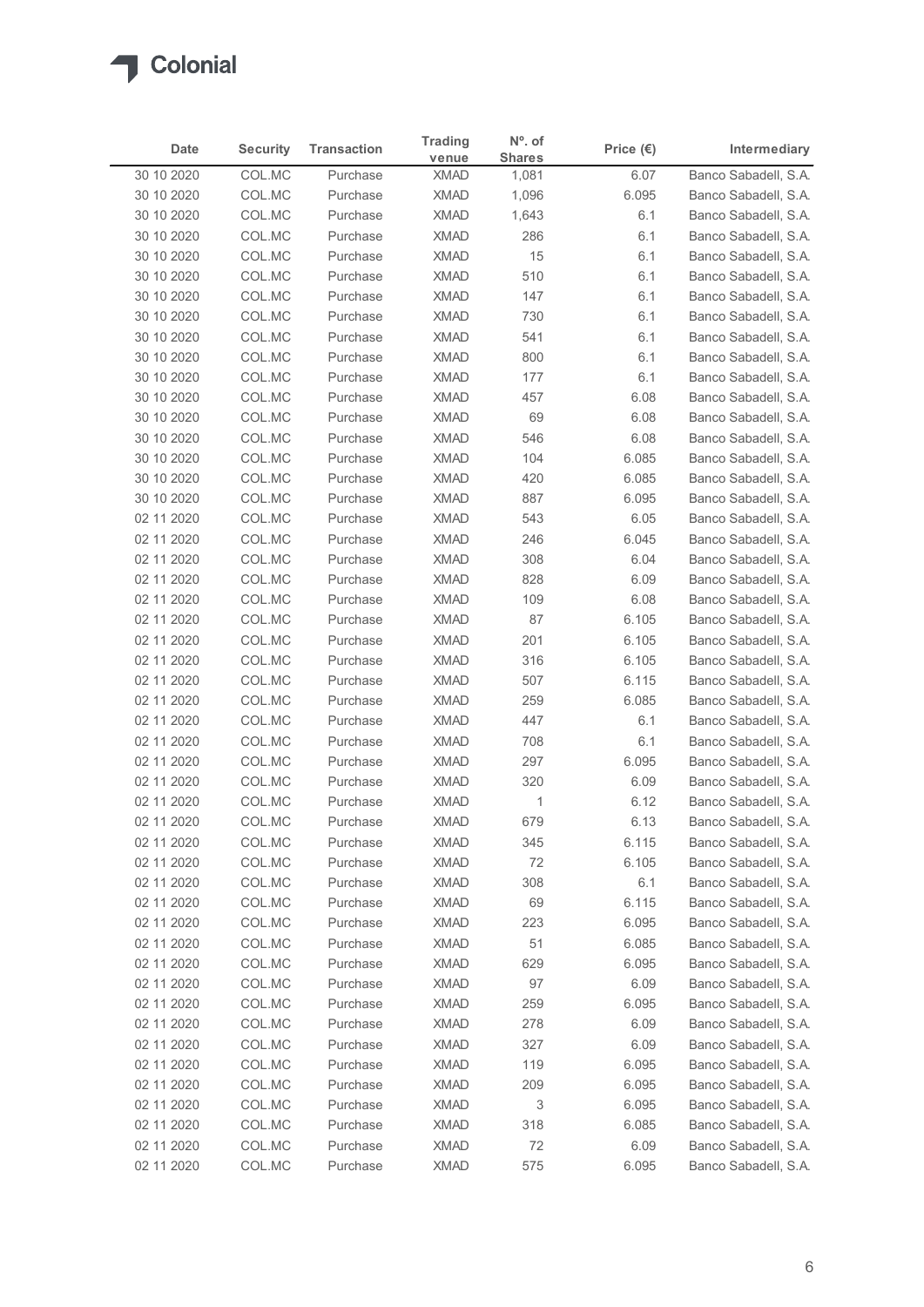| Date<br>02 11 2020<br>02 11 2020<br>02 11 2020<br>02 11 2020<br>02 11 2020<br>02 11 2020<br>02 11 2020<br>02 11 2020<br>02 11 2020<br>02 11 2020<br>02 11 2020<br>02 11 2020<br>02 11 2020<br>02 11 2020<br>02 11 2020<br>02 11 2020<br>02 11 2020<br>02 11 2020<br>02 11 2020<br>02 11 2020<br>02 11 2020<br>02 11 2020<br>02 11 2020<br>02 11 2020 | <b>Security</b><br>COL.MC<br>COL.MC<br>COL.MC<br>COL.MC<br>COL.MC<br>COL.MC<br>COL.MC<br>COL.MC<br>COL.MC<br>COL.MC<br>COL.MC<br>COL.MC<br>COL.MC<br>COL.MC<br>COL.MC<br>COL.MC<br>COL.MC<br>COL.MC | <b>Transaction</b><br>Purchase<br>Purchase<br>Purchase<br>Purchase<br>Purchase<br>Purchase<br>Purchase<br>Purchase<br>Purchase<br>Purchase<br>Purchase<br>Purchase<br>Purchase<br>Purchase<br>Purchase<br>Purchase | venue<br><b>XMAD</b><br><b>XMAD</b><br><b>XMAD</b><br><b>XMAD</b><br><b>XMAD</b><br><b>XMAD</b><br><b>XMAD</b><br><b>XMAD</b><br><b>XMAD</b><br><b>XMAD</b><br><b>XMAD</b><br><b>XMAD</b><br><b>XMAD</b><br>XMAD<br>XMAD | <b>Shares</b><br>269<br>714<br>197<br>127<br>214<br>227<br>486<br>272<br>16<br>712<br>47<br>583 | Price $(\epsilon)$<br>6.08<br>6.1<br>6.095<br>6.1<br>6.095<br>6.115<br>6.12<br>6.11<br>6.105<br>6.105 | Intermediary<br>Banco Sabadell, S.A.<br>Banco Sabadell, S.A.<br>Banco Sabadell, S.A.<br>Banco Sabadell, S.A.<br>Banco Sabadell, S.A.<br>Banco Sabadell, S.A.<br>Banco Sabadell, S.A.<br>Banco Sabadell, S.A.<br>Banco Sabadell, S.A. |
|------------------------------------------------------------------------------------------------------------------------------------------------------------------------------------------------------------------------------------------------------------------------------------------------------------------------------------------------------|-----------------------------------------------------------------------------------------------------------------------------------------------------------------------------------------------------|--------------------------------------------------------------------------------------------------------------------------------------------------------------------------------------------------------------------|--------------------------------------------------------------------------------------------------------------------------------------------------------------------------------------------------------------------------|-------------------------------------------------------------------------------------------------|-------------------------------------------------------------------------------------------------------|--------------------------------------------------------------------------------------------------------------------------------------------------------------------------------------------------------------------------------------|
|                                                                                                                                                                                                                                                                                                                                                      |                                                                                                                                                                                                     |                                                                                                                                                                                                                    |                                                                                                                                                                                                                          |                                                                                                 |                                                                                                       |                                                                                                                                                                                                                                      |
|                                                                                                                                                                                                                                                                                                                                                      |                                                                                                                                                                                                     |                                                                                                                                                                                                                    |                                                                                                                                                                                                                          |                                                                                                 |                                                                                                       |                                                                                                                                                                                                                                      |
|                                                                                                                                                                                                                                                                                                                                                      |                                                                                                                                                                                                     |                                                                                                                                                                                                                    |                                                                                                                                                                                                                          |                                                                                                 |                                                                                                       |                                                                                                                                                                                                                                      |
|                                                                                                                                                                                                                                                                                                                                                      |                                                                                                                                                                                                     |                                                                                                                                                                                                                    |                                                                                                                                                                                                                          |                                                                                                 |                                                                                                       |                                                                                                                                                                                                                                      |
|                                                                                                                                                                                                                                                                                                                                                      |                                                                                                                                                                                                     |                                                                                                                                                                                                                    |                                                                                                                                                                                                                          |                                                                                                 |                                                                                                       |                                                                                                                                                                                                                                      |
|                                                                                                                                                                                                                                                                                                                                                      |                                                                                                                                                                                                     |                                                                                                                                                                                                                    |                                                                                                                                                                                                                          |                                                                                                 |                                                                                                       |                                                                                                                                                                                                                                      |
|                                                                                                                                                                                                                                                                                                                                                      |                                                                                                                                                                                                     |                                                                                                                                                                                                                    |                                                                                                                                                                                                                          |                                                                                                 |                                                                                                       |                                                                                                                                                                                                                                      |
|                                                                                                                                                                                                                                                                                                                                                      |                                                                                                                                                                                                     |                                                                                                                                                                                                                    |                                                                                                                                                                                                                          |                                                                                                 |                                                                                                       |                                                                                                                                                                                                                                      |
|                                                                                                                                                                                                                                                                                                                                                      |                                                                                                                                                                                                     |                                                                                                                                                                                                                    |                                                                                                                                                                                                                          |                                                                                                 |                                                                                                       | Banco Sabadell, S.A.                                                                                                                                                                                                                 |
|                                                                                                                                                                                                                                                                                                                                                      |                                                                                                                                                                                                     |                                                                                                                                                                                                                    |                                                                                                                                                                                                                          |                                                                                                 | 6.105                                                                                                 | Banco Sabadell, S.A.                                                                                                                                                                                                                 |
|                                                                                                                                                                                                                                                                                                                                                      |                                                                                                                                                                                                     |                                                                                                                                                                                                                    |                                                                                                                                                                                                                          |                                                                                                 | 6.12                                                                                                  | Banco Sabadell, S.A.                                                                                                                                                                                                                 |
|                                                                                                                                                                                                                                                                                                                                                      |                                                                                                                                                                                                     |                                                                                                                                                                                                                    |                                                                                                                                                                                                                          | 269                                                                                             | 6.105                                                                                                 | Banco Sabadell, S.A.                                                                                                                                                                                                                 |
|                                                                                                                                                                                                                                                                                                                                                      |                                                                                                                                                                                                     |                                                                                                                                                                                                                    |                                                                                                                                                                                                                          | 358                                                                                             | 6.095                                                                                                 | Banco Sabadell, S.A.                                                                                                                                                                                                                 |
|                                                                                                                                                                                                                                                                                                                                                      |                                                                                                                                                                                                     |                                                                                                                                                                                                                    |                                                                                                                                                                                                                          | 873                                                                                             | 6.1                                                                                                   | Banco Sabadell, S.A.                                                                                                                                                                                                                 |
|                                                                                                                                                                                                                                                                                                                                                      |                                                                                                                                                                                                     |                                                                                                                                                                                                                    | XMAD                                                                                                                                                                                                                     | 258                                                                                             | 6.105                                                                                                 | Banco Sabadell, S.A.                                                                                                                                                                                                                 |
|                                                                                                                                                                                                                                                                                                                                                      |                                                                                                                                                                                                     | Purchase                                                                                                                                                                                                           | <b>XMAD</b>                                                                                                                                                                                                              | 278                                                                                             | 6.12                                                                                                  | Banco Sabadell, S.A.                                                                                                                                                                                                                 |
|                                                                                                                                                                                                                                                                                                                                                      | COL.MC                                                                                                                                                                                              | Purchase<br>Purchase                                                                                                                                                                                               | <b>XMAD</b><br><b>XMAD</b>                                                                                                                                                                                               | 277<br>207                                                                                      | 6.115<br>6.105                                                                                        | Banco Sabadell, S.A.<br>Banco Sabadell, S.A.                                                                                                                                                                                         |
|                                                                                                                                                                                                                                                                                                                                                      | COL.MC                                                                                                                                                                                              | Purchase                                                                                                                                                                                                           | <b>XMAD</b>                                                                                                                                                                                                              | 255                                                                                             | 6.11                                                                                                  | Banco Sabadell, S.A.                                                                                                                                                                                                                 |
|                                                                                                                                                                                                                                                                                                                                                      | COL.MC                                                                                                                                                                                              | Purchase                                                                                                                                                                                                           | <b>XMAD</b>                                                                                                                                                                                                              | 286                                                                                             | 6.1                                                                                                   | Banco Sabadell, S.A.                                                                                                                                                                                                                 |
|                                                                                                                                                                                                                                                                                                                                                      | COL.MC                                                                                                                                                                                              | Purchase                                                                                                                                                                                                           | <b>XMAD</b>                                                                                                                                                                                                              | 522                                                                                             | 6.11                                                                                                  | Banco Sabadell, S.A.                                                                                                                                                                                                                 |
|                                                                                                                                                                                                                                                                                                                                                      | COL.MC                                                                                                                                                                                              | Purchase                                                                                                                                                                                                           | XMAD                                                                                                                                                                                                                     | 28                                                                                              | 6.1                                                                                                   | Banco Sabadell, S.A.                                                                                                                                                                                                                 |
|                                                                                                                                                                                                                                                                                                                                                      | COL.MC                                                                                                                                                                                              | Purchase                                                                                                                                                                                                           | <b>XMAD</b>                                                                                                                                                                                                              | 198                                                                                             | 6.09                                                                                                  | Banco Sabadell, S.A.                                                                                                                                                                                                                 |
| 02 11 2020                                                                                                                                                                                                                                                                                                                                           | COL.MC                                                                                                                                                                                              | Purchase                                                                                                                                                                                                           | <b>XMAD</b>                                                                                                                                                                                                              | 193                                                                                             | 6.09                                                                                                  | Banco Sabadell, S.A.                                                                                                                                                                                                                 |
| 02 11 2020                                                                                                                                                                                                                                                                                                                                           | COL.MC                                                                                                                                                                                              | Purchase                                                                                                                                                                                                           | <b>XMAD</b>                                                                                                                                                                                                              | 277                                                                                             | 6.095                                                                                                 | Banco Sabadell, S.A.                                                                                                                                                                                                                 |
| 02 11 2020                                                                                                                                                                                                                                                                                                                                           | COL.MC                                                                                                                                                                                              | Purchase                                                                                                                                                                                                           | <b>XMAD</b>                                                                                                                                                                                                              | 203                                                                                             | 6.1                                                                                                   | Banco Sabadell, S.A.                                                                                                                                                                                                                 |
| 02 11 2020                                                                                                                                                                                                                                                                                                                                           | COL.MC                                                                                                                                                                                              | Purchase                                                                                                                                                                                                           | <b>XMAD</b>                                                                                                                                                                                                              | 1,110                                                                                           | 6.105                                                                                                 | Banco Sabadell, S.A.                                                                                                                                                                                                                 |
| 02 11 2020<br>02 11 2020                                                                                                                                                                                                                                                                                                                             | COL.MC<br>COL.MC                                                                                                                                                                                    | Purchase<br>Purchase                                                                                                                                                                                               | <b>XMAD</b><br><b>XMAD</b>                                                                                                                                                                                               | 579<br>206                                                                                      | 6.11<br>6.105                                                                                         | Banco Sabadell, S.A.<br>Banco Sabadell, S.A.                                                                                                                                                                                         |
| 02 11 2020                                                                                                                                                                                                                                                                                                                                           | COL.MC                                                                                                                                                                                              | Purchase                                                                                                                                                                                                           | <b>XMAD</b>                                                                                                                                                                                                              | 261                                                                                             | 6.105                                                                                                 | Banco Sabadell, S.A.                                                                                                                                                                                                                 |
| 02 11 2020                                                                                                                                                                                                                                                                                                                                           | COL.MC                                                                                                                                                                                              | Purchase                                                                                                                                                                                                           | <b>XMAD</b>                                                                                                                                                                                                              | 422                                                                                             | 6.125                                                                                                 | Banco Sabadell, S.A.                                                                                                                                                                                                                 |
| 02 11 2020                                                                                                                                                                                                                                                                                                                                           | COL.MC                                                                                                                                                                                              | Purchase                                                                                                                                                                                                           | <b>XMAD</b>                                                                                                                                                                                                              | 258                                                                                             | 6.14                                                                                                  | Banco Sabadell, S.A.                                                                                                                                                                                                                 |
| 02 11 2020                                                                                                                                                                                                                                                                                                                                           | COL.MC                                                                                                                                                                                              | Purchase                                                                                                                                                                                                           | <b>XMAD</b>                                                                                                                                                                                                              | 721                                                                                             | 6.155                                                                                                 | Banco Sabadell, S.A.                                                                                                                                                                                                                 |
| 02 11 2020                                                                                                                                                                                                                                                                                                                                           | COL.MC                                                                                                                                                                                              | Purchase                                                                                                                                                                                                           | XMAD                                                                                                                                                                                                                     | 18                                                                                              | 6.155                                                                                                 | Banco Sabadell, S.A.                                                                                                                                                                                                                 |
| 02 11 2020                                                                                                                                                                                                                                                                                                                                           | COL.MC                                                                                                                                                                                              | Purchase                                                                                                                                                                                                           | <b>XMAD</b>                                                                                                                                                                                                              | 245                                                                                             | 6.15                                                                                                  | Banco Sabadell, S.A.                                                                                                                                                                                                                 |
| 02 11 2020                                                                                                                                                                                                                                                                                                                                           | COL.MC                                                                                                                                                                                              | Purchase                                                                                                                                                                                                           | <b>XMAD</b>                                                                                                                                                                                                              | 5                                                                                               | 6.15                                                                                                  | Banco Sabadell, S.A.                                                                                                                                                                                                                 |
| 02 11 2020                                                                                                                                                                                                                                                                                                                                           | COL.MC                                                                                                                                                                                              | Purchase                                                                                                                                                                                                           | <b>XMAD</b>                                                                                                                                                                                                              | 224                                                                                             | 6.15                                                                                                  | Banco Sabadell, S.A.                                                                                                                                                                                                                 |
| 02 11 2020<br>02 11 2020                                                                                                                                                                                                                                                                                                                             | COL.MC<br>COL.MC                                                                                                                                                                                    | Purchase<br>Purchase                                                                                                                                                                                               | XMAD<br><b>XMAD</b>                                                                                                                                                                                                      | 247<br>99                                                                                       | 6.18<br>6.165                                                                                         | Banco Sabadell, S.A.<br>Banco Sabadell, S.A.                                                                                                                                                                                         |
| 02 11 2020                                                                                                                                                                                                                                                                                                                                           | COL.MC                                                                                                                                                                                              | Purchase                                                                                                                                                                                                           | <b>XMAD</b>                                                                                                                                                                                                              | 243                                                                                             | 6.15                                                                                                  | Banco Sabadell, S.A.                                                                                                                                                                                                                 |
| 02 11 2020                                                                                                                                                                                                                                                                                                                                           | COL.MC                                                                                                                                                                                              | Purchase                                                                                                                                                                                                           | <b>XMAD</b>                                                                                                                                                                                                              | 243                                                                                             | 6.14                                                                                                  | Banco Sabadell, S.A.                                                                                                                                                                                                                 |
| 02 11 2020                                                                                                                                                                                                                                                                                                                                           | COL.MC                                                                                                                                                                                              | Purchase                                                                                                                                                                                                           | <b>XMAD</b>                                                                                                                                                                                                              | 25                                                                                              | 6.15                                                                                                  | Banco Sabadell, S.A.                                                                                                                                                                                                                 |
| 02 11 2020                                                                                                                                                                                                                                                                                                                                           | COL.MC                                                                                                                                                                                              | Purchase                                                                                                                                                                                                           | <b>XMAD</b>                                                                                                                                                                                                              | 464                                                                                             | 6.14                                                                                                  | Banco Sabadell, S.A.                                                                                                                                                                                                                 |
| 02 11 2020                                                                                                                                                                                                                                                                                                                                           | COL.MC                                                                                                                                                                                              | Purchase                                                                                                                                                                                                           | XMAD                                                                                                                                                                                                                     | 264                                                                                             | 6.13                                                                                                  | Banco Sabadell, S.A.                                                                                                                                                                                                                 |
| 02 11 2020                                                                                                                                                                                                                                                                                                                                           | COL.MC                                                                                                                                                                                              | Purchase                                                                                                                                                                                                           | <b>XMAD</b>                                                                                                                                                                                                              | 103                                                                                             | 6.13                                                                                                  | Banco Sabadell, S.A.                                                                                                                                                                                                                 |
| 02 11 2020                                                                                                                                                                                                                                                                                                                                           | COL.MC                                                                                                                                                                                              | Purchase                                                                                                                                                                                                           | <b>XMAD</b>                                                                                                                                                                                                              | 149                                                                                             | 6.13                                                                                                  | Banco Sabadell, S.A.                                                                                                                                                                                                                 |
| 02 11 2020                                                                                                                                                                                                                                                                                                                                           | COL.MC                                                                                                                                                                                              | Purchase                                                                                                                                                                                                           | <b>XMAD</b>                                                                                                                                                                                                              | 65                                                                                              | 6.125                                                                                                 | Banco Sabadell, S.A.                                                                                                                                                                                                                 |
| 02 11 2020<br>02 11 2020                                                                                                                                                                                                                                                                                                                             | COL.MC<br>COL.MC                                                                                                                                                                                    | Purchase<br>Purchase                                                                                                                                                                                               | <b>XMAD</b><br><b>XMAD</b>                                                                                                                                                                                               | 33<br>191                                                                                       | 6.12<br>6.12                                                                                          | Banco Sabadell, S.A.<br>Banco Sabadell, S.A.                                                                                                                                                                                         |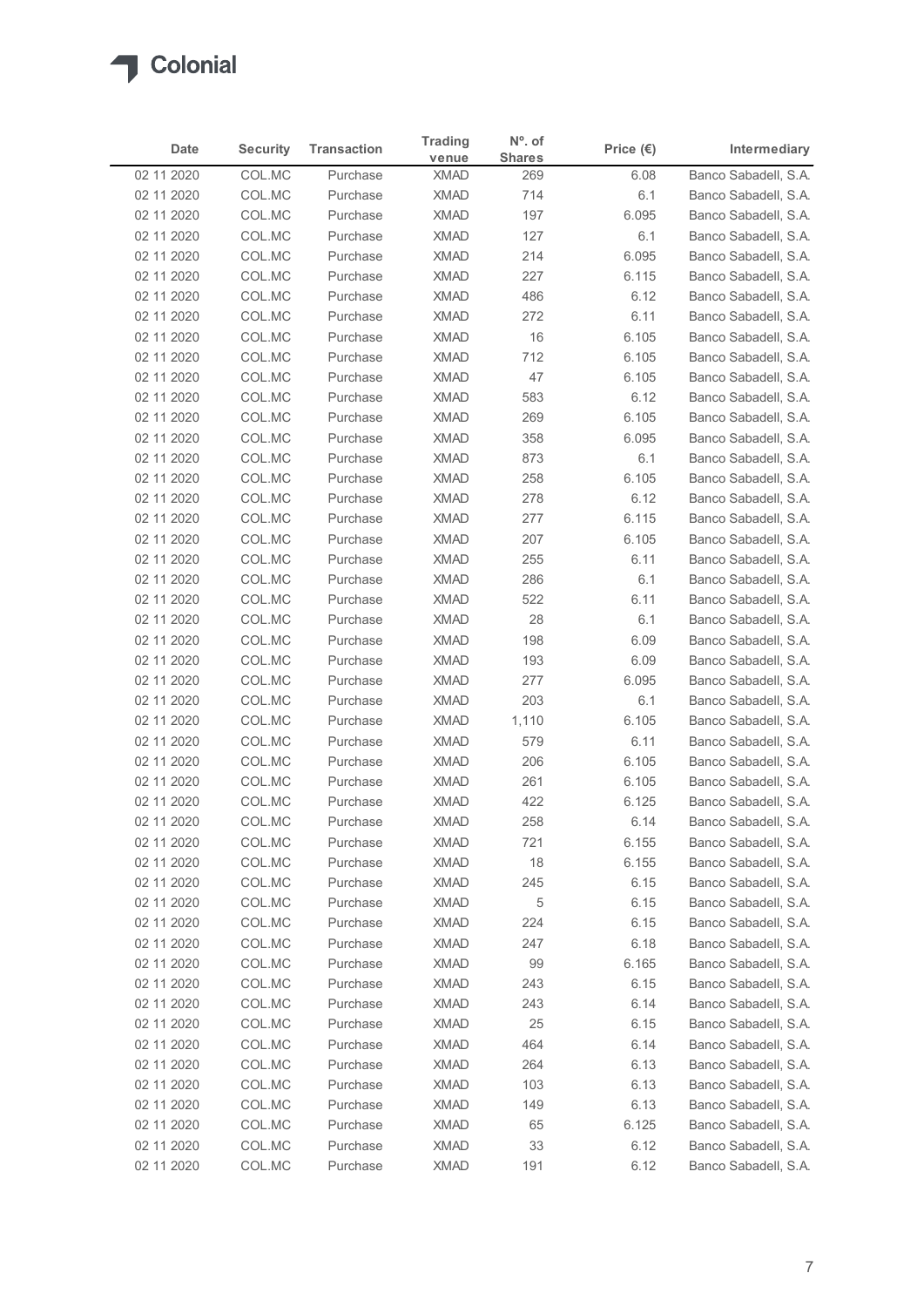| <b>Shares</b><br>venue<br>Banco Sabadell, S.A.<br>02 11 2020<br>COL.MC<br><b>XMAD</b><br>6.12<br>Purchase<br>203<br>COL.MC<br><b>XMAD</b><br>468<br>6.1<br>Banco Sabadell, S.A.<br>02 11 2020<br>Purchase<br>COL.MC<br><b>XMAD</b><br>460<br>6.125<br>Banco Sabadell, S.A.<br>02 11 2020<br>Purchase<br><b>XMAD</b><br>02 11 2020<br>COL.MC<br>Purchase<br>223<br>6.14<br>Banco Sabadell, S.A.<br>COL.MC<br><b>XMAD</b><br>204<br>02 11 2020<br>Purchase<br>6.145<br>Banco Sabadell, S.A.<br>COL.MC<br><b>XMAD</b><br>Banco Sabadell, S.A.<br>02 11 2020<br>Purchase<br>267<br>6.14<br>COL.MC<br><b>XMAD</b><br>Banco Sabadell, S.A.<br>02 11 2020<br>Purchase<br>137<br>6.13<br>02 11 2020<br>COL.MC<br>Purchase<br><b>XMAD</b><br>256<br>6.13<br>Banco Sabadell, S.A.<br>COL.MC<br>237<br>02 11 2020<br><b>XMAD</b><br>6.145<br>Banco Sabadell, S.A.<br>Purchase<br>COL.MC<br><b>XMAD</b><br>566<br>02 11 2020<br>Purchase<br>6.145<br>Banco Sabadell, S.A.<br>COL.MC<br><b>XMAD</b><br>124<br>02 11 2020<br>Purchase<br>6.145<br>Banco Sabadell, S.A.<br>COL.MC<br><b>XMAD</b><br>Banco Sabadell, S.A.<br>02 11 2020<br>Purchase<br>374<br>6.145<br><b>XMAD</b><br>474<br>02 11 2020<br>COL.MC<br>Purchase<br>6.145<br>Banco Sabadell, S.A.<br>02 11 2020<br>COL.MC<br>XMAD<br>164<br>6.145<br>Banco Sabadell, S.A.<br>Purchase<br>6.145<br>Banco Sabadell, S.A.<br>02 11 2020<br>COL.MC<br>Purchase<br>XMAD<br>70<br>6.145<br>02 11 2020<br>COL.MC<br>XMAD<br>279<br>Banco Sabadell, S.A.<br>Purchase<br><b>XMAD</b><br>6.22<br>02 11 2020<br>COL.MC<br>Purchase<br>258<br>Banco Sabadell, S.A.<br>$\overline{2}$<br>02 11 2020<br>COL.MC<br>Purchase<br><b>XMAD</b><br>6.22<br>Banco Sabadell, S.A.<br>671<br>Banco Sabadell, S.A.<br>02 11 2020<br>COL.MC<br>Purchase<br><b>XMAD</b><br>6.22<br>02 11 2020<br>COL.MC<br>Purchase<br><b>XMAD</b><br>805<br>6.215<br>Banco Sabadell, S.A.<br>02 11 2020<br>COL.MC<br><b>XMAD</b><br>1,129<br>6.215<br>Banco Sabadell, S.A.<br>Purchase<br><b>XMAD</b><br>437<br>6.215<br>02 11 2020<br>COL.MC<br>Banco Sabadell, S.A.<br>Purchase<br>XMAD<br>Banco Sabadell, S.A.<br>02 11 2020<br>COL.MC<br>Purchase<br>3<br>6.215<br>02 11 2020<br>COL.MC<br><b>XMAD</b><br>512<br>6.215<br>Banco Sabadell, S.A.<br>Purchase<br>8<br>02 11 2020<br>COL.MC<br>XMAD<br>6.215<br>Banco Sabadell, S.A.<br>Purchase<br>6<br>02 11 2020<br>COL.MC<br>XMAD<br>6.215<br>Banco Sabadell, S.A.<br>Purchase<br>02 11 2020<br>COL.MC<br>XMAD<br>2,332<br>6.215<br>Banco Sabadell, S.A.<br>Purchase<br><b>XMAD</b><br>95<br>6.325<br>03 11 2020<br>COL.MC<br>Banco Sabadell, S.A.<br>Purchase<br>66<br>6.32<br>03 11 2020<br>COL.MC<br>Purchase<br>XMAD<br>Banco Sabadell, S.A.<br>03 11 2020<br>COL.MC<br>Purchase<br><b>XMAD</b><br>235<br>6.32<br>Banco Sabadell, S.A.<br>15<br>03 11 2020<br>COL.MC<br>Purchase<br><b>XMAD</b><br>6.335<br>Banco Sabadell, S.A.<br>232<br>03 11 2020<br>COL.MC<br>XMAD<br>6.335<br>Banco Sabadell, S.A.<br>Purchase<br>03 11 2020<br>COL.MC<br>Purchase<br>XMAD<br>229<br>6.355<br>Banco Sabadell, S.A.<br><b>XMAD</b><br>255<br>6.34<br>03 11 2020<br>COL.MC<br>Banco Sabadell, S.A.<br>Purchase<br>COL.MC<br><b>XMAD</b><br>Banco Sabadell, S.A.<br>03 11 2020<br>Purchase<br>106<br>6.35<br>03 11 2020<br>COL.MC<br>Purchase<br>XMAD<br>239<br>6.345<br>Banco Sabadell, S.A.<br>$\overline{2}$<br>03 11 2020<br>COL.MC<br><b>XMAD</b><br>6.345<br>Banco Sabadell, S.A.<br>Purchase<br>6.355<br>03 11 2020<br>COL.MC<br><b>XMAD</b><br>125<br>Banco Sabadell, S.A.<br>Purchase<br>6.355<br>03 11 2020<br>COL.MC<br>XMAD<br>645<br>Banco Sabadell, S.A.<br>Purchase<br>6.345<br>03 11 2020<br>COL.MC<br><b>XMAD</b><br>161<br>Banco Sabadell, S.A.<br>Purchase<br>COL.MC<br><b>XMAD</b><br>6.345<br>Banco Sabadell, S.A.<br>03 11 2020<br>Purchase<br>240<br><b>XMAD</b><br>Banco Sabadell, S.A.<br>03 11 2020<br>COL.MC<br>Purchase<br>75<br>6.34<br>03 11 2020<br>COL.MC<br><b>XMAD</b><br>286<br>6.335<br>Banco Sabadell, S.A.<br>Purchase<br>6.335<br>03 11 2020<br>COL.MC<br><b>XMAD</b><br>177<br>Banco Sabadell, S.A.<br>Purchase<br>XMAD<br>372<br>6.335<br>03 11 2020<br>COL.MC<br>Purchase<br>Banco Sabadell, S.A.<br>6.335<br>03 11 2020<br>COL.MC<br>Purchase<br><b>XMAD</b><br>559<br>Banco Sabadell, S.A.<br>03 11 2020<br>COL.MC<br>XMAD<br>6.335<br>Banco Sabadell, S.A.<br>Purchase<br>144<br><b>XMAD</b><br>6.335<br>03 11 2020<br>COL.MC<br>Purchase<br>244<br>Banco Sabadell, S.A.<br>03 11 2020<br>COL.MC<br>112<br>Purchase<br><b>XMAD</b><br>6.335<br>Banco Sabadell, S.A. | Date | <b>Security</b> | <b>Transaction</b> | <b>Trading</b> | $N^{\circ}$ . of | Price $(\epsilon)$ | Intermediary         |
|-----------------------------------------------------------------------------------------------------------------------------------------------------------------------------------------------------------------------------------------------------------------------------------------------------------------------------------------------------------------------------------------------------------------------------------------------------------------------------------------------------------------------------------------------------------------------------------------------------------------------------------------------------------------------------------------------------------------------------------------------------------------------------------------------------------------------------------------------------------------------------------------------------------------------------------------------------------------------------------------------------------------------------------------------------------------------------------------------------------------------------------------------------------------------------------------------------------------------------------------------------------------------------------------------------------------------------------------------------------------------------------------------------------------------------------------------------------------------------------------------------------------------------------------------------------------------------------------------------------------------------------------------------------------------------------------------------------------------------------------------------------------------------------------------------------------------------------------------------------------------------------------------------------------------------------------------------------------------------------------------------------------------------------------------------------------------------------------------------------------------------------------------------------------------------------------------------------------------------------------------------------------------------------------------------------------------------------------------------------------------------------------------------------------------------------------------------------------------------------------------------------------------------------------------------------------------------------------------------------------------------------------------------------------------------------------------------------------------------------------------------------------------------------------------------------------------------------------------------------------------------------------------------------------------------------------------------------------------------------------------------------------------------------------------------------------------------------------------------------------------------------------------------------------------------------------------------------------------------------------------------------------------------------------------------------------------------------------------------------------------------------------------------------------------------------------------------------------------------------------------------------------------------------------------------------------------------------------------------------------------------------------------------------------------------------------------------------------------------------------------------------------------------------------------------------------------------------------------------------------------------------------------------------------------------------------------------------------------------------------------------------------------------------------------------------------------------------------------------------------------------------------------------------------------------------------------------------------------------------------------------------------------------------------------------------------------------------------------------------------------------------------------------------------------------------------------------------------------------------------------------------------------------------------------------------------|------|-----------------|--------------------|----------------|------------------|--------------------|----------------------|
|                                                                                                                                                                                                                                                                                                                                                                                                                                                                                                                                                                                                                                                                                                                                                                                                                                                                                                                                                                                                                                                                                                                                                                                                                                                                                                                                                                                                                                                                                                                                                                                                                                                                                                                                                                                                                                                                                                                                                                                                                                                                                                                                                                                                                                                                                                                                                                                                                                                                                                                                                                                                                                                                                                                                                                                                                                                                                                                                                                                                                                                                                                                                                                                                                                                                                                                                                                                                                                                                                                                                                                                                                                                                                                                                                                                                                                                                                                                                                                                                                                                                                                                                                                                                                                                                                                                                                                                                                                                                                                                                                                 |      |                 |                    |                |                  |                    |                      |
|                                                                                                                                                                                                                                                                                                                                                                                                                                                                                                                                                                                                                                                                                                                                                                                                                                                                                                                                                                                                                                                                                                                                                                                                                                                                                                                                                                                                                                                                                                                                                                                                                                                                                                                                                                                                                                                                                                                                                                                                                                                                                                                                                                                                                                                                                                                                                                                                                                                                                                                                                                                                                                                                                                                                                                                                                                                                                                                                                                                                                                                                                                                                                                                                                                                                                                                                                                                                                                                                                                                                                                                                                                                                                                                                                                                                                                                                                                                                                                                                                                                                                                                                                                                                                                                                                                                                                                                                                                                                                                                                                                 |      |                 |                    |                |                  |                    |                      |
|                                                                                                                                                                                                                                                                                                                                                                                                                                                                                                                                                                                                                                                                                                                                                                                                                                                                                                                                                                                                                                                                                                                                                                                                                                                                                                                                                                                                                                                                                                                                                                                                                                                                                                                                                                                                                                                                                                                                                                                                                                                                                                                                                                                                                                                                                                                                                                                                                                                                                                                                                                                                                                                                                                                                                                                                                                                                                                                                                                                                                                                                                                                                                                                                                                                                                                                                                                                                                                                                                                                                                                                                                                                                                                                                                                                                                                                                                                                                                                                                                                                                                                                                                                                                                                                                                                                                                                                                                                                                                                                                                                 |      |                 |                    |                |                  |                    |                      |
|                                                                                                                                                                                                                                                                                                                                                                                                                                                                                                                                                                                                                                                                                                                                                                                                                                                                                                                                                                                                                                                                                                                                                                                                                                                                                                                                                                                                                                                                                                                                                                                                                                                                                                                                                                                                                                                                                                                                                                                                                                                                                                                                                                                                                                                                                                                                                                                                                                                                                                                                                                                                                                                                                                                                                                                                                                                                                                                                                                                                                                                                                                                                                                                                                                                                                                                                                                                                                                                                                                                                                                                                                                                                                                                                                                                                                                                                                                                                                                                                                                                                                                                                                                                                                                                                                                                                                                                                                                                                                                                                                                 |      |                 |                    |                |                  |                    |                      |
|                                                                                                                                                                                                                                                                                                                                                                                                                                                                                                                                                                                                                                                                                                                                                                                                                                                                                                                                                                                                                                                                                                                                                                                                                                                                                                                                                                                                                                                                                                                                                                                                                                                                                                                                                                                                                                                                                                                                                                                                                                                                                                                                                                                                                                                                                                                                                                                                                                                                                                                                                                                                                                                                                                                                                                                                                                                                                                                                                                                                                                                                                                                                                                                                                                                                                                                                                                                                                                                                                                                                                                                                                                                                                                                                                                                                                                                                                                                                                                                                                                                                                                                                                                                                                                                                                                                                                                                                                                                                                                                                                                 |      |                 |                    |                |                  |                    |                      |
|                                                                                                                                                                                                                                                                                                                                                                                                                                                                                                                                                                                                                                                                                                                                                                                                                                                                                                                                                                                                                                                                                                                                                                                                                                                                                                                                                                                                                                                                                                                                                                                                                                                                                                                                                                                                                                                                                                                                                                                                                                                                                                                                                                                                                                                                                                                                                                                                                                                                                                                                                                                                                                                                                                                                                                                                                                                                                                                                                                                                                                                                                                                                                                                                                                                                                                                                                                                                                                                                                                                                                                                                                                                                                                                                                                                                                                                                                                                                                                                                                                                                                                                                                                                                                                                                                                                                                                                                                                                                                                                                                                 |      |                 |                    |                |                  |                    |                      |
|                                                                                                                                                                                                                                                                                                                                                                                                                                                                                                                                                                                                                                                                                                                                                                                                                                                                                                                                                                                                                                                                                                                                                                                                                                                                                                                                                                                                                                                                                                                                                                                                                                                                                                                                                                                                                                                                                                                                                                                                                                                                                                                                                                                                                                                                                                                                                                                                                                                                                                                                                                                                                                                                                                                                                                                                                                                                                                                                                                                                                                                                                                                                                                                                                                                                                                                                                                                                                                                                                                                                                                                                                                                                                                                                                                                                                                                                                                                                                                                                                                                                                                                                                                                                                                                                                                                                                                                                                                                                                                                                                                 |      |                 |                    |                |                  |                    |                      |
|                                                                                                                                                                                                                                                                                                                                                                                                                                                                                                                                                                                                                                                                                                                                                                                                                                                                                                                                                                                                                                                                                                                                                                                                                                                                                                                                                                                                                                                                                                                                                                                                                                                                                                                                                                                                                                                                                                                                                                                                                                                                                                                                                                                                                                                                                                                                                                                                                                                                                                                                                                                                                                                                                                                                                                                                                                                                                                                                                                                                                                                                                                                                                                                                                                                                                                                                                                                                                                                                                                                                                                                                                                                                                                                                                                                                                                                                                                                                                                                                                                                                                                                                                                                                                                                                                                                                                                                                                                                                                                                                                                 |      |                 |                    |                |                  |                    |                      |
|                                                                                                                                                                                                                                                                                                                                                                                                                                                                                                                                                                                                                                                                                                                                                                                                                                                                                                                                                                                                                                                                                                                                                                                                                                                                                                                                                                                                                                                                                                                                                                                                                                                                                                                                                                                                                                                                                                                                                                                                                                                                                                                                                                                                                                                                                                                                                                                                                                                                                                                                                                                                                                                                                                                                                                                                                                                                                                                                                                                                                                                                                                                                                                                                                                                                                                                                                                                                                                                                                                                                                                                                                                                                                                                                                                                                                                                                                                                                                                                                                                                                                                                                                                                                                                                                                                                                                                                                                                                                                                                                                                 |      |                 |                    |                |                  |                    |                      |
|                                                                                                                                                                                                                                                                                                                                                                                                                                                                                                                                                                                                                                                                                                                                                                                                                                                                                                                                                                                                                                                                                                                                                                                                                                                                                                                                                                                                                                                                                                                                                                                                                                                                                                                                                                                                                                                                                                                                                                                                                                                                                                                                                                                                                                                                                                                                                                                                                                                                                                                                                                                                                                                                                                                                                                                                                                                                                                                                                                                                                                                                                                                                                                                                                                                                                                                                                                                                                                                                                                                                                                                                                                                                                                                                                                                                                                                                                                                                                                                                                                                                                                                                                                                                                                                                                                                                                                                                                                                                                                                                                                 |      |                 |                    |                |                  |                    |                      |
|                                                                                                                                                                                                                                                                                                                                                                                                                                                                                                                                                                                                                                                                                                                                                                                                                                                                                                                                                                                                                                                                                                                                                                                                                                                                                                                                                                                                                                                                                                                                                                                                                                                                                                                                                                                                                                                                                                                                                                                                                                                                                                                                                                                                                                                                                                                                                                                                                                                                                                                                                                                                                                                                                                                                                                                                                                                                                                                                                                                                                                                                                                                                                                                                                                                                                                                                                                                                                                                                                                                                                                                                                                                                                                                                                                                                                                                                                                                                                                                                                                                                                                                                                                                                                                                                                                                                                                                                                                                                                                                                                                 |      |                 |                    |                |                  |                    |                      |
|                                                                                                                                                                                                                                                                                                                                                                                                                                                                                                                                                                                                                                                                                                                                                                                                                                                                                                                                                                                                                                                                                                                                                                                                                                                                                                                                                                                                                                                                                                                                                                                                                                                                                                                                                                                                                                                                                                                                                                                                                                                                                                                                                                                                                                                                                                                                                                                                                                                                                                                                                                                                                                                                                                                                                                                                                                                                                                                                                                                                                                                                                                                                                                                                                                                                                                                                                                                                                                                                                                                                                                                                                                                                                                                                                                                                                                                                                                                                                                                                                                                                                                                                                                                                                                                                                                                                                                                                                                                                                                                                                                 |      |                 |                    |                |                  |                    |                      |
|                                                                                                                                                                                                                                                                                                                                                                                                                                                                                                                                                                                                                                                                                                                                                                                                                                                                                                                                                                                                                                                                                                                                                                                                                                                                                                                                                                                                                                                                                                                                                                                                                                                                                                                                                                                                                                                                                                                                                                                                                                                                                                                                                                                                                                                                                                                                                                                                                                                                                                                                                                                                                                                                                                                                                                                                                                                                                                                                                                                                                                                                                                                                                                                                                                                                                                                                                                                                                                                                                                                                                                                                                                                                                                                                                                                                                                                                                                                                                                                                                                                                                                                                                                                                                                                                                                                                                                                                                                                                                                                                                                 |      |                 |                    |                |                  |                    |                      |
|                                                                                                                                                                                                                                                                                                                                                                                                                                                                                                                                                                                                                                                                                                                                                                                                                                                                                                                                                                                                                                                                                                                                                                                                                                                                                                                                                                                                                                                                                                                                                                                                                                                                                                                                                                                                                                                                                                                                                                                                                                                                                                                                                                                                                                                                                                                                                                                                                                                                                                                                                                                                                                                                                                                                                                                                                                                                                                                                                                                                                                                                                                                                                                                                                                                                                                                                                                                                                                                                                                                                                                                                                                                                                                                                                                                                                                                                                                                                                                                                                                                                                                                                                                                                                                                                                                                                                                                                                                                                                                                                                                 |      |                 |                    |                |                  |                    |                      |
|                                                                                                                                                                                                                                                                                                                                                                                                                                                                                                                                                                                                                                                                                                                                                                                                                                                                                                                                                                                                                                                                                                                                                                                                                                                                                                                                                                                                                                                                                                                                                                                                                                                                                                                                                                                                                                                                                                                                                                                                                                                                                                                                                                                                                                                                                                                                                                                                                                                                                                                                                                                                                                                                                                                                                                                                                                                                                                                                                                                                                                                                                                                                                                                                                                                                                                                                                                                                                                                                                                                                                                                                                                                                                                                                                                                                                                                                                                                                                                                                                                                                                                                                                                                                                                                                                                                                                                                                                                                                                                                                                                 |      |                 |                    |                |                  |                    |                      |
|                                                                                                                                                                                                                                                                                                                                                                                                                                                                                                                                                                                                                                                                                                                                                                                                                                                                                                                                                                                                                                                                                                                                                                                                                                                                                                                                                                                                                                                                                                                                                                                                                                                                                                                                                                                                                                                                                                                                                                                                                                                                                                                                                                                                                                                                                                                                                                                                                                                                                                                                                                                                                                                                                                                                                                                                                                                                                                                                                                                                                                                                                                                                                                                                                                                                                                                                                                                                                                                                                                                                                                                                                                                                                                                                                                                                                                                                                                                                                                                                                                                                                                                                                                                                                                                                                                                                                                                                                                                                                                                                                                 |      |                 |                    |                |                  |                    |                      |
|                                                                                                                                                                                                                                                                                                                                                                                                                                                                                                                                                                                                                                                                                                                                                                                                                                                                                                                                                                                                                                                                                                                                                                                                                                                                                                                                                                                                                                                                                                                                                                                                                                                                                                                                                                                                                                                                                                                                                                                                                                                                                                                                                                                                                                                                                                                                                                                                                                                                                                                                                                                                                                                                                                                                                                                                                                                                                                                                                                                                                                                                                                                                                                                                                                                                                                                                                                                                                                                                                                                                                                                                                                                                                                                                                                                                                                                                                                                                                                                                                                                                                                                                                                                                                                                                                                                                                                                                                                                                                                                                                                 |      |                 |                    |                |                  |                    |                      |
|                                                                                                                                                                                                                                                                                                                                                                                                                                                                                                                                                                                                                                                                                                                                                                                                                                                                                                                                                                                                                                                                                                                                                                                                                                                                                                                                                                                                                                                                                                                                                                                                                                                                                                                                                                                                                                                                                                                                                                                                                                                                                                                                                                                                                                                                                                                                                                                                                                                                                                                                                                                                                                                                                                                                                                                                                                                                                                                                                                                                                                                                                                                                                                                                                                                                                                                                                                                                                                                                                                                                                                                                                                                                                                                                                                                                                                                                                                                                                                                                                                                                                                                                                                                                                                                                                                                                                                                                                                                                                                                                                                 |      |                 |                    |                |                  |                    |                      |
|                                                                                                                                                                                                                                                                                                                                                                                                                                                                                                                                                                                                                                                                                                                                                                                                                                                                                                                                                                                                                                                                                                                                                                                                                                                                                                                                                                                                                                                                                                                                                                                                                                                                                                                                                                                                                                                                                                                                                                                                                                                                                                                                                                                                                                                                                                                                                                                                                                                                                                                                                                                                                                                                                                                                                                                                                                                                                                                                                                                                                                                                                                                                                                                                                                                                                                                                                                                                                                                                                                                                                                                                                                                                                                                                                                                                                                                                                                                                                                                                                                                                                                                                                                                                                                                                                                                                                                                                                                                                                                                                                                 |      |                 |                    |                |                  |                    |                      |
|                                                                                                                                                                                                                                                                                                                                                                                                                                                                                                                                                                                                                                                                                                                                                                                                                                                                                                                                                                                                                                                                                                                                                                                                                                                                                                                                                                                                                                                                                                                                                                                                                                                                                                                                                                                                                                                                                                                                                                                                                                                                                                                                                                                                                                                                                                                                                                                                                                                                                                                                                                                                                                                                                                                                                                                                                                                                                                                                                                                                                                                                                                                                                                                                                                                                                                                                                                                                                                                                                                                                                                                                                                                                                                                                                                                                                                                                                                                                                                                                                                                                                                                                                                                                                                                                                                                                                                                                                                                                                                                                                                 |      |                 |                    |                |                  |                    |                      |
|                                                                                                                                                                                                                                                                                                                                                                                                                                                                                                                                                                                                                                                                                                                                                                                                                                                                                                                                                                                                                                                                                                                                                                                                                                                                                                                                                                                                                                                                                                                                                                                                                                                                                                                                                                                                                                                                                                                                                                                                                                                                                                                                                                                                                                                                                                                                                                                                                                                                                                                                                                                                                                                                                                                                                                                                                                                                                                                                                                                                                                                                                                                                                                                                                                                                                                                                                                                                                                                                                                                                                                                                                                                                                                                                                                                                                                                                                                                                                                                                                                                                                                                                                                                                                                                                                                                                                                                                                                                                                                                                                                 |      |                 |                    |                |                  |                    |                      |
|                                                                                                                                                                                                                                                                                                                                                                                                                                                                                                                                                                                                                                                                                                                                                                                                                                                                                                                                                                                                                                                                                                                                                                                                                                                                                                                                                                                                                                                                                                                                                                                                                                                                                                                                                                                                                                                                                                                                                                                                                                                                                                                                                                                                                                                                                                                                                                                                                                                                                                                                                                                                                                                                                                                                                                                                                                                                                                                                                                                                                                                                                                                                                                                                                                                                                                                                                                                                                                                                                                                                                                                                                                                                                                                                                                                                                                                                                                                                                                                                                                                                                                                                                                                                                                                                                                                                                                                                                                                                                                                                                                 |      |                 |                    |                |                  |                    |                      |
|                                                                                                                                                                                                                                                                                                                                                                                                                                                                                                                                                                                                                                                                                                                                                                                                                                                                                                                                                                                                                                                                                                                                                                                                                                                                                                                                                                                                                                                                                                                                                                                                                                                                                                                                                                                                                                                                                                                                                                                                                                                                                                                                                                                                                                                                                                                                                                                                                                                                                                                                                                                                                                                                                                                                                                                                                                                                                                                                                                                                                                                                                                                                                                                                                                                                                                                                                                                                                                                                                                                                                                                                                                                                                                                                                                                                                                                                                                                                                                                                                                                                                                                                                                                                                                                                                                                                                                                                                                                                                                                                                                 |      |                 |                    |                |                  |                    |                      |
|                                                                                                                                                                                                                                                                                                                                                                                                                                                                                                                                                                                                                                                                                                                                                                                                                                                                                                                                                                                                                                                                                                                                                                                                                                                                                                                                                                                                                                                                                                                                                                                                                                                                                                                                                                                                                                                                                                                                                                                                                                                                                                                                                                                                                                                                                                                                                                                                                                                                                                                                                                                                                                                                                                                                                                                                                                                                                                                                                                                                                                                                                                                                                                                                                                                                                                                                                                                                                                                                                                                                                                                                                                                                                                                                                                                                                                                                                                                                                                                                                                                                                                                                                                                                                                                                                                                                                                                                                                                                                                                                                                 |      |                 |                    |                |                  |                    |                      |
|                                                                                                                                                                                                                                                                                                                                                                                                                                                                                                                                                                                                                                                                                                                                                                                                                                                                                                                                                                                                                                                                                                                                                                                                                                                                                                                                                                                                                                                                                                                                                                                                                                                                                                                                                                                                                                                                                                                                                                                                                                                                                                                                                                                                                                                                                                                                                                                                                                                                                                                                                                                                                                                                                                                                                                                                                                                                                                                                                                                                                                                                                                                                                                                                                                                                                                                                                                                                                                                                                                                                                                                                                                                                                                                                                                                                                                                                                                                                                                                                                                                                                                                                                                                                                                                                                                                                                                                                                                                                                                                                                                 |      |                 |                    |                |                  |                    |                      |
|                                                                                                                                                                                                                                                                                                                                                                                                                                                                                                                                                                                                                                                                                                                                                                                                                                                                                                                                                                                                                                                                                                                                                                                                                                                                                                                                                                                                                                                                                                                                                                                                                                                                                                                                                                                                                                                                                                                                                                                                                                                                                                                                                                                                                                                                                                                                                                                                                                                                                                                                                                                                                                                                                                                                                                                                                                                                                                                                                                                                                                                                                                                                                                                                                                                                                                                                                                                                                                                                                                                                                                                                                                                                                                                                                                                                                                                                                                                                                                                                                                                                                                                                                                                                                                                                                                                                                                                                                                                                                                                                                                 |      |                 |                    |                |                  |                    |                      |
|                                                                                                                                                                                                                                                                                                                                                                                                                                                                                                                                                                                                                                                                                                                                                                                                                                                                                                                                                                                                                                                                                                                                                                                                                                                                                                                                                                                                                                                                                                                                                                                                                                                                                                                                                                                                                                                                                                                                                                                                                                                                                                                                                                                                                                                                                                                                                                                                                                                                                                                                                                                                                                                                                                                                                                                                                                                                                                                                                                                                                                                                                                                                                                                                                                                                                                                                                                                                                                                                                                                                                                                                                                                                                                                                                                                                                                                                                                                                                                                                                                                                                                                                                                                                                                                                                                                                                                                                                                                                                                                                                                 |      |                 |                    |                |                  |                    |                      |
|                                                                                                                                                                                                                                                                                                                                                                                                                                                                                                                                                                                                                                                                                                                                                                                                                                                                                                                                                                                                                                                                                                                                                                                                                                                                                                                                                                                                                                                                                                                                                                                                                                                                                                                                                                                                                                                                                                                                                                                                                                                                                                                                                                                                                                                                                                                                                                                                                                                                                                                                                                                                                                                                                                                                                                                                                                                                                                                                                                                                                                                                                                                                                                                                                                                                                                                                                                                                                                                                                                                                                                                                                                                                                                                                                                                                                                                                                                                                                                                                                                                                                                                                                                                                                                                                                                                                                                                                                                                                                                                                                                 |      |                 |                    |                |                  |                    |                      |
|                                                                                                                                                                                                                                                                                                                                                                                                                                                                                                                                                                                                                                                                                                                                                                                                                                                                                                                                                                                                                                                                                                                                                                                                                                                                                                                                                                                                                                                                                                                                                                                                                                                                                                                                                                                                                                                                                                                                                                                                                                                                                                                                                                                                                                                                                                                                                                                                                                                                                                                                                                                                                                                                                                                                                                                                                                                                                                                                                                                                                                                                                                                                                                                                                                                                                                                                                                                                                                                                                                                                                                                                                                                                                                                                                                                                                                                                                                                                                                                                                                                                                                                                                                                                                                                                                                                                                                                                                                                                                                                                                                 |      |                 |                    |                |                  |                    |                      |
|                                                                                                                                                                                                                                                                                                                                                                                                                                                                                                                                                                                                                                                                                                                                                                                                                                                                                                                                                                                                                                                                                                                                                                                                                                                                                                                                                                                                                                                                                                                                                                                                                                                                                                                                                                                                                                                                                                                                                                                                                                                                                                                                                                                                                                                                                                                                                                                                                                                                                                                                                                                                                                                                                                                                                                                                                                                                                                                                                                                                                                                                                                                                                                                                                                                                                                                                                                                                                                                                                                                                                                                                                                                                                                                                                                                                                                                                                                                                                                                                                                                                                                                                                                                                                                                                                                                                                                                                                                                                                                                                                                 |      |                 |                    |                |                  |                    |                      |
|                                                                                                                                                                                                                                                                                                                                                                                                                                                                                                                                                                                                                                                                                                                                                                                                                                                                                                                                                                                                                                                                                                                                                                                                                                                                                                                                                                                                                                                                                                                                                                                                                                                                                                                                                                                                                                                                                                                                                                                                                                                                                                                                                                                                                                                                                                                                                                                                                                                                                                                                                                                                                                                                                                                                                                                                                                                                                                                                                                                                                                                                                                                                                                                                                                                                                                                                                                                                                                                                                                                                                                                                                                                                                                                                                                                                                                                                                                                                                                                                                                                                                                                                                                                                                                                                                                                                                                                                                                                                                                                                                                 |      |                 |                    |                |                  |                    |                      |
|                                                                                                                                                                                                                                                                                                                                                                                                                                                                                                                                                                                                                                                                                                                                                                                                                                                                                                                                                                                                                                                                                                                                                                                                                                                                                                                                                                                                                                                                                                                                                                                                                                                                                                                                                                                                                                                                                                                                                                                                                                                                                                                                                                                                                                                                                                                                                                                                                                                                                                                                                                                                                                                                                                                                                                                                                                                                                                                                                                                                                                                                                                                                                                                                                                                                                                                                                                                                                                                                                                                                                                                                                                                                                                                                                                                                                                                                                                                                                                                                                                                                                                                                                                                                                                                                                                                                                                                                                                                                                                                                                                 |      |                 |                    |                |                  |                    |                      |
|                                                                                                                                                                                                                                                                                                                                                                                                                                                                                                                                                                                                                                                                                                                                                                                                                                                                                                                                                                                                                                                                                                                                                                                                                                                                                                                                                                                                                                                                                                                                                                                                                                                                                                                                                                                                                                                                                                                                                                                                                                                                                                                                                                                                                                                                                                                                                                                                                                                                                                                                                                                                                                                                                                                                                                                                                                                                                                                                                                                                                                                                                                                                                                                                                                                                                                                                                                                                                                                                                                                                                                                                                                                                                                                                                                                                                                                                                                                                                                                                                                                                                                                                                                                                                                                                                                                                                                                                                                                                                                                                                                 |      |                 |                    |                |                  |                    |                      |
|                                                                                                                                                                                                                                                                                                                                                                                                                                                                                                                                                                                                                                                                                                                                                                                                                                                                                                                                                                                                                                                                                                                                                                                                                                                                                                                                                                                                                                                                                                                                                                                                                                                                                                                                                                                                                                                                                                                                                                                                                                                                                                                                                                                                                                                                                                                                                                                                                                                                                                                                                                                                                                                                                                                                                                                                                                                                                                                                                                                                                                                                                                                                                                                                                                                                                                                                                                                                                                                                                                                                                                                                                                                                                                                                                                                                                                                                                                                                                                                                                                                                                                                                                                                                                                                                                                                                                                                                                                                                                                                                                                 |      |                 |                    |                |                  |                    |                      |
|                                                                                                                                                                                                                                                                                                                                                                                                                                                                                                                                                                                                                                                                                                                                                                                                                                                                                                                                                                                                                                                                                                                                                                                                                                                                                                                                                                                                                                                                                                                                                                                                                                                                                                                                                                                                                                                                                                                                                                                                                                                                                                                                                                                                                                                                                                                                                                                                                                                                                                                                                                                                                                                                                                                                                                                                                                                                                                                                                                                                                                                                                                                                                                                                                                                                                                                                                                                                                                                                                                                                                                                                                                                                                                                                                                                                                                                                                                                                                                                                                                                                                                                                                                                                                                                                                                                                                                                                                                                                                                                                                                 |      |                 |                    |                |                  |                    |                      |
|                                                                                                                                                                                                                                                                                                                                                                                                                                                                                                                                                                                                                                                                                                                                                                                                                                                                                                                                                                                                                                                                                                                                                                                                                                                                                                                                                                                                                                                                                                                                                                                                                                                                                                                                                                                                                                                                                                                                                                                                                                                                                                                                                                                                                                                                                                                                                                                                                                                                                                                                                                                                                                                                                                                                                                                                                                                                                                                                                                                                                                                                                                                                                                                                                                                                                                                                                                                                                                                                                                                                                                                                                                                                                                                                                                                                                                                                                                                                                                                                                                                                                                                                                                                                                                                                                                                                                                                                                                                                                                                                                                 |      |                 |                    |                |                  |                    |                      |
|                                                                                                                                                                                                                                                                                                                                                                                                                                                                                                                                                                                                                                                                                                                                                                                                                                                                                                                                                                                                                                                                                                                                                                                                                                                                                                                                                                                                                                                                                                                                                                                                                                                                                                                                                                                                                                                                                                                                                                                                                                                                                                                                                                                                                                                                                                                                                                                                                                                                                                                                                                                                                                                                                                                                                                                                                                                                                                                                                                                                                                                                                                                                                                                                                                                                                                                                                                                                                                                                                                                                                                                                                                                                                                                                                                                                                                                                                                                                                                                                                                                                                                                                                                                                                                                                                                                                                                                                                                                                                                                                                                 |      |                 |                    |                |                  |                    |                      |
|                                                                                                                                                                                                                                                                                                                                                                                                                                                                                                                                                                                                                                                                                                                                                                                                                                                                                                                                                                                                                                                                                                                                                                                                                                                                                                                                                                                                                                                                                                                                                                                                                                                                                                                                                                                                                                                                                                                                                                                                                                                                                                                                                                                                                                                                                                                                                                                                                                                                                                                                                                                                                                                                                                                                                                                                                                                                                                                                                                                                                                                                                                                                                                                                                                                                                                                                                                                                                                                                                                                                                                                                                                                                                                                                                                                                                                                                                                                                                                                                                                                                                                                                                                                                                                                                                                                                                                                                                                                                                                                                                                 |      |                 |                    |                |                  |                    |                      |
|                                                                                                                                                                                                                                                                                                                                                                                                                                                                                                                                                                                                                                                                                                                                                                                                                                                                                                                                                                                                                                                                                                                                                                                                                                                                                                                                                                                                                                                                                                                                                                                                                                                                                                                                                                                                                                                                                                                                                                                                                                                                                                                                                                                                                                                                                                                                                                                                                                                                                                                                                                                                                                                                                                                                                                                                                                                                                                                                                                                                                                                                                                                                                                                                                                                                                                                                                                                                                                                                                                                                                                                                                                                                                                                                                                                                                                                                                                                                                                                                                                                                                                                                                                                                                                                                                                                                                                                                                                                                                                                                                                 |      |                 |                    |                |                  |                    |                      |
|                                                                                                                                                                                                                                                                                                                                                                                                                                                                                                                                                                                                                                                                                                                                                                                                                                                                                                                                                                                                                                                                                                                                                                                                                                                                                                                                                                                                                                                                                                                                                                                                                                                                                                                                                                                                                                                                                                                                                                                                                                                                                                                                                                                                                                                                                                                                                                                                                                                                                                                                                                                                                                                                                                                                                                                                                                                                                                                                                                                                                                                                                                                                                                                                                                                                                                                                                                                                                                                                                                                                                                                                                                                                                                                                                                                                                                                                                                                                                                                                                                                                                                                                                                                                                                                                                                                                                                                                                                                                                                                                                                 |      |                 |                    |                |                  |                    |                      |
|                                                                                                                                                                                                                                                                                                                                                                                                                                                                                                                                                                                                                                                                                                                                                                                                                                                                                                                                                                                                                                                                                                                                                                                                                                                                                                                                                                                                                                                                                                                                                                                                                                                                                                                                                                                                                                                                                                                                                                                                                                                                                                                                                                                                                                                                                                                                                                                                                                                                                                                                                                                                                                                                                                                                                                                                                                                                                                                                                                                                                                                                                                                                                                                                                                                                                                                                                                                                                                                                                                                                                                                                                                                                                                                                                                                                                                                                                                                                                                                                                                                                                                                                                                                                                                                                                                                                                                                                                                                                                                                                                                 |      |                 |                    |                |                  |                    |                      |
|                                                                                                                                                                                                                                                                                                                                                                                                                                                                                                                                                                                                                                                                                                                                                                                                                                                                                                                                                                                                                                                                                                                                                                                                                                                                                                                                                                                                                                                                                                                                                                                                                                                                                                                                                                                                                                                                                                                                                                                                                                                                                                                                                                                                                                                                                                                                                                                                                                                                                                                                                                                                                                                                                                                                                                                                                                                                                                                                                                                                                                                                                                                                                                                                                                                                                                                                                                                                                                                                                                                                                                                                                                                                                                                                                                                                                                                                                                                                                                                                                                                                                                                                                                                                                                                                                                                                                                                                                                                                                                                                                                 |      |                 |                    |                |                  |                    |                      |
|                                                                                                                                                                                                                                                                                                                                                                                                                                                                                                                                                                                                                                                                                                                                                                                                                                                                                                                                                                                                                                                                                                                                                                                                                                                                                                                                                                                                                                                                                                                                                                                                                                                                                                                                                                                                                                                                                                                                                                                                                                                                                                                                                                                                                                                                                                                                                                                                                                                                                                                                                                                                                                                                                                                                                                                                                                                                                                                                                                                                                                                                                                                                                                                                                                                                                                                                                                                                                                                                                                                                                                                                                                                                                                                                                                                                                                                                                                                                                                                                                                                                                                                                                                                                                                                                                                                                                                                                                                                                                                                                                                 |      |                 |                    |                |                  |                    |                      |
| 03 11 2020<br>Purchase                                                                                                                                                                                                                                                                                                                                                                                                                                                                                                                                                                                                                                                                                                                                                                                                                                                                                                                                                                                                                                                                                                                                                                                                                                                                                                                                                                                                                                                                                                                                                                                                                                                                                                                                                                                                                                                                                                                                                                                                                                                                                                                                                                                                                                                                                                                                                                                                                                                                                                                                                                                                                                                                                                                                                                                                                                                                                                                                                                                                                                                                                                                                                                                                                                                                                                                                                                                                                                                                                                                                                                                                                                                                                                                                                                                                                                                                                                                                                                                                                                                                                                                                                                                                                                                                                                                                                                                                                                                                                                                                          |      | COL.MC          |                    | <b>XMAD</b>    | 239              | 6.32               | Banco Sabadell, S.A. |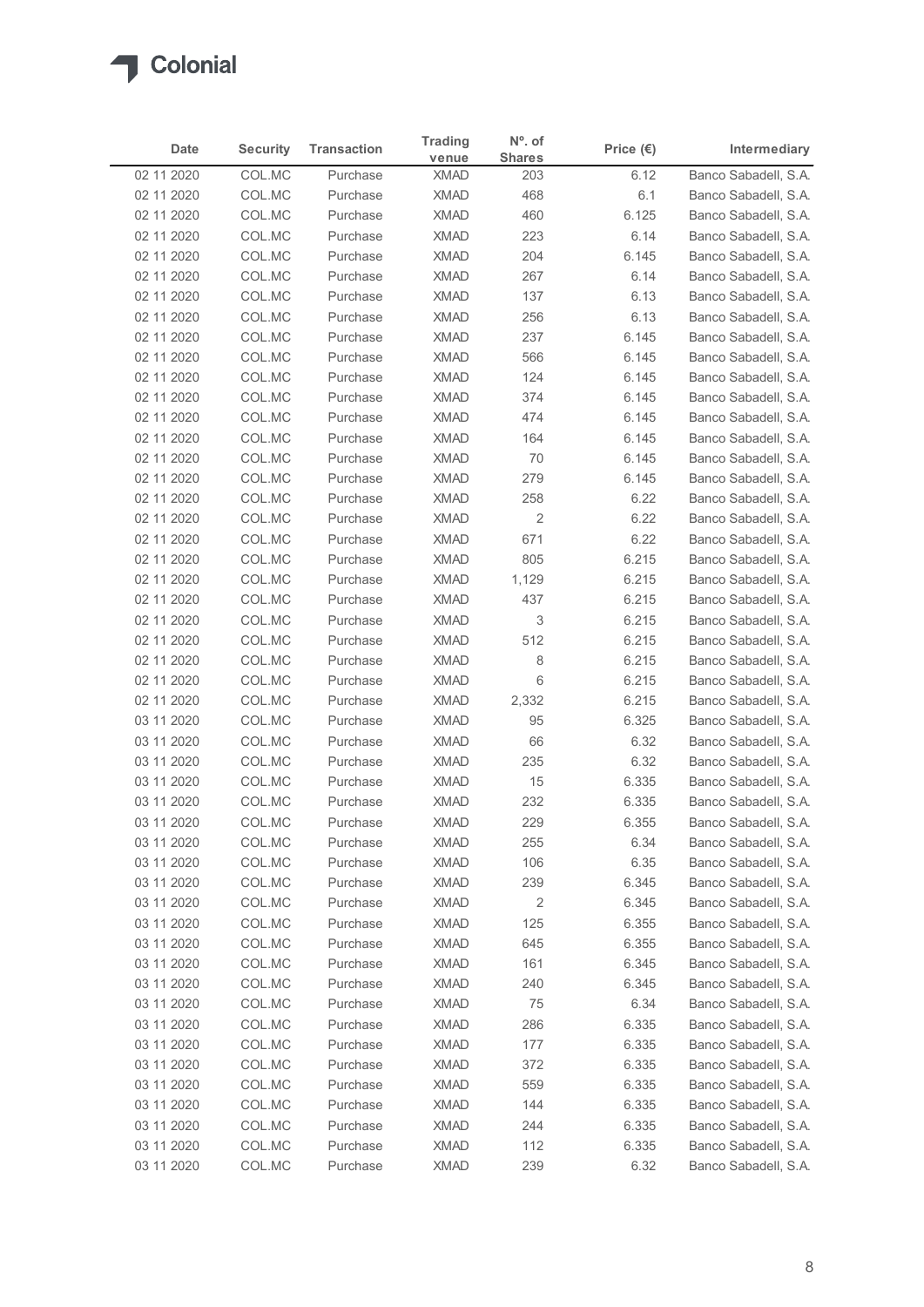| Date                     | <b>Security</b>  | <b>Transaction</b>   | <b>Trading</b>             | $N^{\circ}$ . of     | Price $(\epsilon)$ | Intermediary                                 |
|--------------------------|------------------|----------------------|----------------------------|----------------------|--------------------|----------------------------------------------|
| 03 11 2020               | COL.MC           | Purchase             | venue<br><b>XMAD</b>       | <b>Shares</b><br>371 | 6.32               | Banco Sabadell, S.A.                         |
| 03 11 2020               | COL.MC           | Purchase             | <b>XMAD</b>                | 575                  | 6.315              | Banco Sabadell, S.A.                         |
| 03 11 2020               | COL.MC           | Purchase             | <b>XMAD</b>                | 206                  | 6.31               | Banco Sabadell, S.A.                         |
| 03 11 2020               | COL.MC           | Purchase             | <b>XMAD</b>                | 33                   | 6.32               | Banco Sabadell, S.A.                         |
| 03 11 2020               | COL.MC           | Purchase             | <b>XMAD</b>                | 1,061                | 6.325              | Banco Sabadell, S.A.                         |
| 03 11 2020               | COL.MC           | Purchase             | <b>XMAD</b>                | 442                  | 6.325              | Banco Sabadell, S.A.                         |
| 03 11 2020<br>03 11 2020 | COL.MC<br>COL.MC | Purchase<br>Purchase | <b>XMAD</b><br><b>XMAD</b> | 598<br>193           | 6.34<br>6.34       | Banco Sabadell, S.A.<br>Banco Sabadell, S.A. |
| 03 11 2020               | COL.MC           | Purchase             | <b>XMAD</b>                | 292                  | 6.335              | Banco Sabadell, S.A.                         |
| 03 11 2020               | COL.MC           | Purchase             | <b>XMAD</b>                | 36                   | 6.355              | Banco Sabadell, S.A.                         |
| 03 11 2020               | COL.MC           | Purchase             | <b>XMAD</b>                | 652                  | 6.355              | Banco Sabadell, S.A.                         |
| 03 11 2020               | COL.MC           | Purchase             | <b>XMAD</b>                | 131                  | 6.355              | Banco Sabadell, S.A.                         |
| 03 11 2020               | COL.MC           | Purchase             | <b>XMAD</b>                | 367                  | 6.355              | Banco Sabadell, S.A.                         |
| 03 11 2020               | COL.MC           | Purchase             | XMAD                       | 252                  | 6.355              | Banco Sabadell, S.A.                         |
| 03 11 2020               | COL.MC           | Purchase             | <b>XMAD</b>                | 419                  | 6.37               | Banco Sabadell, S.A.<br>Banco Sabadell, S.A. |
| 03 11 2020<br>03 11 2020 | COL.MC<br>COL.MC | Purchase<br>Purchase | <b>XMAD</b><br>XMAD        | 245<br>538           | 6.37<br>6.375      | Banco Sabadell, S.A.                         |
| 03 11 2020               | COL.MC           | Purchase             | XMAD                       | 539                  | 6.38               | Banco Sabadell, S.A.                         |
| 03 11 2020               | COL.MC           | Purchase             | <b>XMAD</b>                | 342                  | 6.4                | Banco Sabadell, S.A.                         |
| 03 11 2020               | COL.MC           | Purchase             | <b>XMAD</b>                | 60                   | 6.4                | Banco Sabadell, S.A.                         |
| 03 11 2020               | COL.MC           | Purchase             | <b>XMAD</b>                | 274                  | 6.395              | Banco Sabadell, S.A.                         |
| 03 11 2020               | COL.MC           | Purchase             | XMAD                       | 23                   | 6.39               | Banco Sabadell, S.A.                         |
| 03 11 2020               | COL.MC           | Purchase             | <b>XMAD</b>                | 637                  | 6.42               | Banco Sabadell, S.A.                         |
| 03 11 2020               | COL.MC           | Purchase             | <b>XMAD</b>                | 239                  | 6.42               | Banco Sabadell, S.A.                         |
| 03 11 2020               | COL.MC<br>COL.MC | Purchase             | XMAD                       | 21<br>905            | 6.42               | Banco Sabadell, S.A.<br>Banco Sabadell, S.A. |
| 03 11 2020<br>03 11 2020 | COL.MC           | Purchase<br>Purchase | <b>XMAD</b><br><b>XMAD</b> | 234                  | 6.42<br>6.415      | Banco Sabadell, S.A.                         |
| 03 11 2020               | COL.MC           | Purchase             | <b>XMAD</b>                | 297                  | 6.41               | Banco Sabadell, S.A.                         |
| 03 11 2020               | COL.MC           | Purchase             | <b>XMAD</b>                | 24                   | 6.405              | Banco Sabadell, S.A.                         |
| 03 11 2020               | COL.MC           | Purchase             | <b>XMAD</b>                | 223                  | 6.405              | Banco Sabadell, S.A.                         |
| 03 11 2020               | COL.MC           | Purchase             | <b>XMAD</b>                | 261                  | 6.385              | Banco Sabadell, S.A.                         |
| 03 11 2020               | COL.MC           | Purchase             | <b>XMAD</b>                | 289                  | 6.385              | Banco Sabadell, S.A.                         |
| 03 11 2020               | COL.MC           | Purchase             | <b>XMAD</b>                | $\overline{2}$       | 6.385              | Banco Sabadell, S.A.                         |
| 03 11 2020               | COL.MC           | Purchase             | <b>XMAD</b>                | 202                  | 6.39               | Banco Sabadell, S.A.                         |
| 03 11 2020               | COL.MC           | Purchase             | <b>XMAD</b>                | 263                  | 6.395              | Banco Sabadell, S.A.                         |
| 03 11 2020<br>03 11 2020 | COL.MC<br>COL.MC | Purchase<br>Purchase | <b>XMAD</b><br><b>XMAD</b> | 320<br>210           | 6.395<br>6.39      | Banco Sabadell, S.A.<br>Banco Sabadell, S.A. |
| 03 11 2020               | COL.MC           | Purchase             | <b>XMAD</b>                | 313                  | 6.385              | Banco Sabadell, S.A.                         |
| 03 11 2020               | COL.MC           | Purchase             | <b>XMAD</b>                | 577                  | 6.39               | Banco Sabadell, S.A.                         |
| 03 11 2020               | COL.MC           | Purchase             | <b>XMAD</b>                | 42                   | 6.39               | Banco Sabadell, S.A.                         |
| 03 11 2020               | COL.MC           | Purchase             | XMAD                       | 251                  | 6.37               | Banco Sabadell, S.A.                         |
| 03 11 2020               | COL.MC           | Purchase             | <b>XMAD</b>                | 721                  | 6.38               | Banco Sabadell, S.A.                         |
| 03 11 2020               | COL.MC           | Purchase             | <b>XMAD</b>                | 64                   | 6.37               | Banco Sabadell, S.A.                         |
| 03 11 2020               | COL.MC           | Purchase             | <b>XMAD</b>                | 376                  | 6.37               | Banco Sabadell, S.A.                         |
| 03 11 2020               | COL.MC           | Purchase             | <b>XMAD</b>                | 240                  | 6.38               | Banco Sabadell, S.A.                         |
| 03 11 2020               | COL.MC           | Purchase             | <b>XMAD</b><br><b>XMAD</b> | 17                   | 6.375              | Banco Sabadell, S.A.                         |
| 03 11 2020<br>03 11 2020 | COL.MC<br>COL.MC | Purchase<br>Purchase | <b>XMAD</b>                | 214<br>225           | 6.38<br>6.375      | Banco Sabadell, S.A.<br>Banco Sabadell, S.A. |
|                          | COL.MC           | Purchase             | <b>XMAD</b>                | 348                  | 6.385              | Banco Sabadell, S.A.                         |
| 03 11 2020               |                  | Purchase             | XMAD                       | 14                   | 6.385              | Banco Sabadell, S.A.                         |